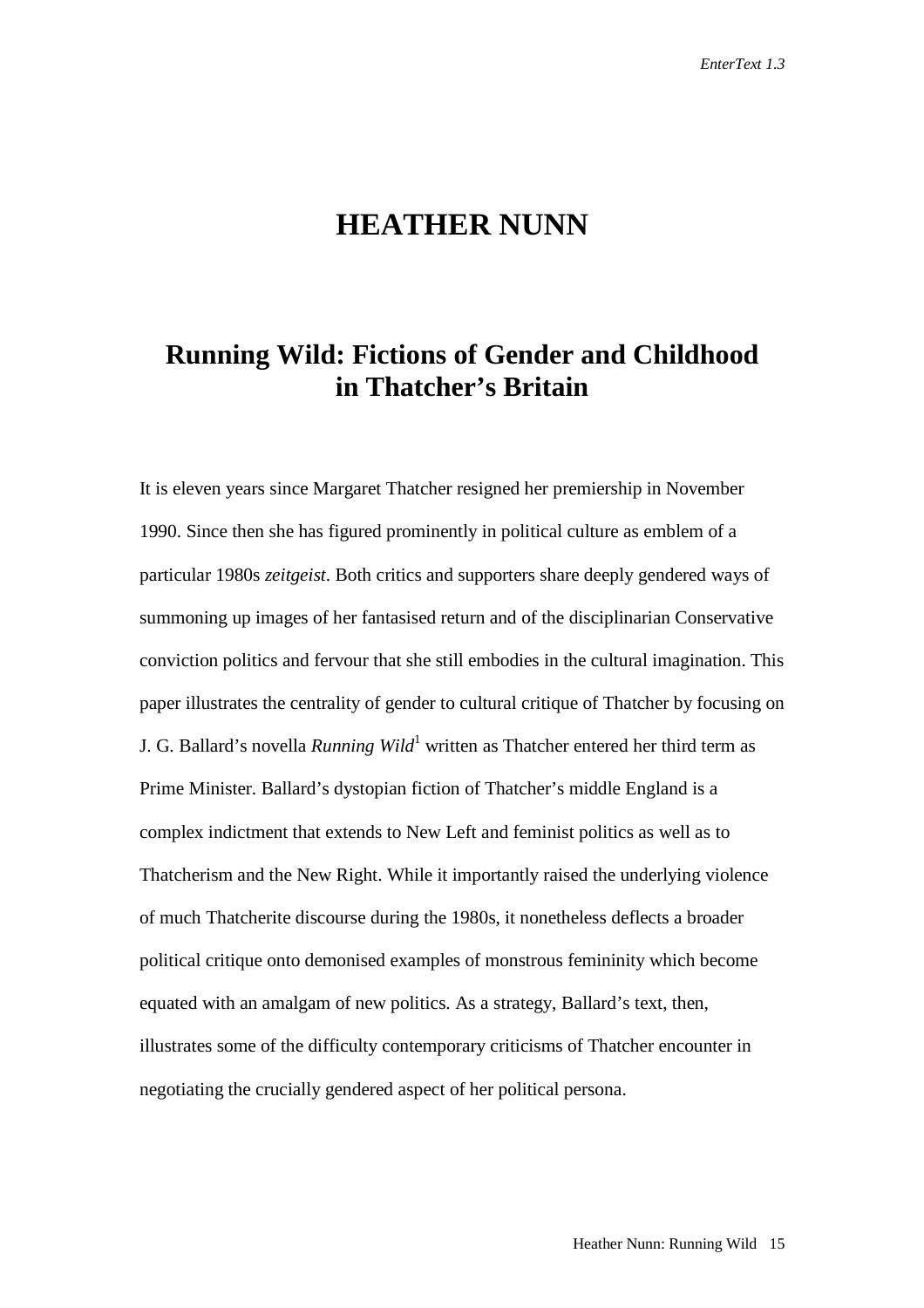### **Cultural Context**

Gender was an integral part of Thatcher's political persona; as Britain's first female leader of the Conservative Party and then first female Prime Minister she provoked critical debate about the role of women in public and political life and their engagement in the political field. Her confrontational stance, and her presentation of politics as battle, posed in dramatic form questions about the gendered performance of parliamentary politics. Critical debate often focused on Thatcher's femininity and its contribution to the adversarial persona that she adopted throughout her eleven and a half years as Prime Minister. Popular cultural responses to Thatcher were often shaped through two "paradoxical and common judgements:" that she was not a real woman, or that she was "the best man in the cabinet."<sup>2</sup> These statements indicated how she often occupied a place of gender ambiguity. As a conventionally groomed and married woman, she drew on her status as wife and mother to construct the benign image of the "housewife managing the nation's budget." This promotion of domestic femininity wedded to political management enabled her to suggest her special female knowledge as she reworked a long-held axiom of British Conservatism that women were the moral guardians of "home and hearth." The distinctiveness of Thatcher's image came from the amalgamation of this highly conventional femininity with the inflated versions of militaristic and individualistic masculinity she celebrated and incorporated into her "Iron Lady" role.

Gender was also central to Thatcherite discourse, most particularly in the ideologically loaded image of the "privatised" family, a construct that involved the mobilisation of Thatcher's "feminine" knowledge of domestic life. For Thatcher, the stable, self-reliant, moral, nuclear family was the core element and measure of the nation's strength and vitality. While she endorsed economic liberalism and the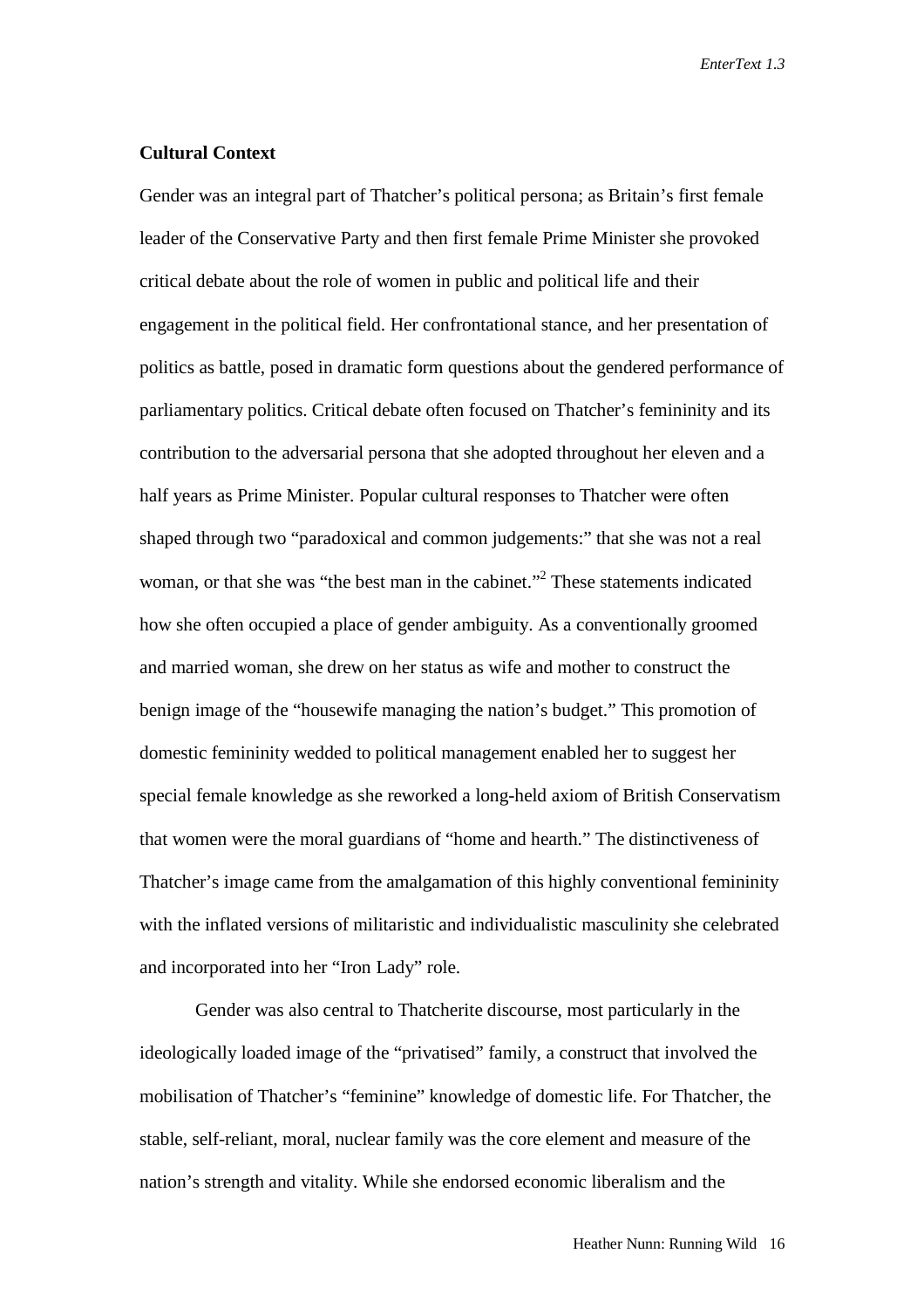freedom of the market, the private sphere of the family embodied the space of limited freedom: the space to be free from state intervention as long as a moral and disciplined order was preserved. In her political discourse, the child was a symbol for the expression of broader anxieties about the relationship of the family to the state. These anxieties were aired in political and media discussion about parental and teacher responsibility, law and order, education and knowledge, and the place of the child in a commercial and media-informed society. Furthermore, Thatcher tapped into the electorate's contradictory identifications with the British Welfare State. In postwar political imagery, welfarism had been couched in the language of protection, care, development and regeneration. Yet the reverse of this image was an association of the Welfare State with bureaucratic control: a world of systems, institutions and information gathering.<sup>3</sup> As an alternative to what Thatcher defined as infantile welfare dependency, she offered a vision of the self-sufficient and independent consumer. One central political backdrop to this paper, then, is Thatcher's contestation of the Welfare State and her proposed substitution of the consumer society in its place. Critically, this consumer society was invested with moral weight and responsibility through the image of the child. The idealised child within the space of the consumer-laden family home was a motif of stability, harmony and discipline that would infuse the nation under a Conservative government.

The "family" and the politicising of domestic space had also been central to second-wave feminism. On the back of two decades of feminism, Thatcher had been elected as Britain's first female Prime Minister. On a simple level, these two political facts can be placed on either side of an ethical and political gulf. Without the feminist questioning of masculinist political culture and the vociferous claims for equal representation in public and political life, she may not have achieved ministerial, let alone, prime-ministerial status. However, her outspoken distancing from feminism,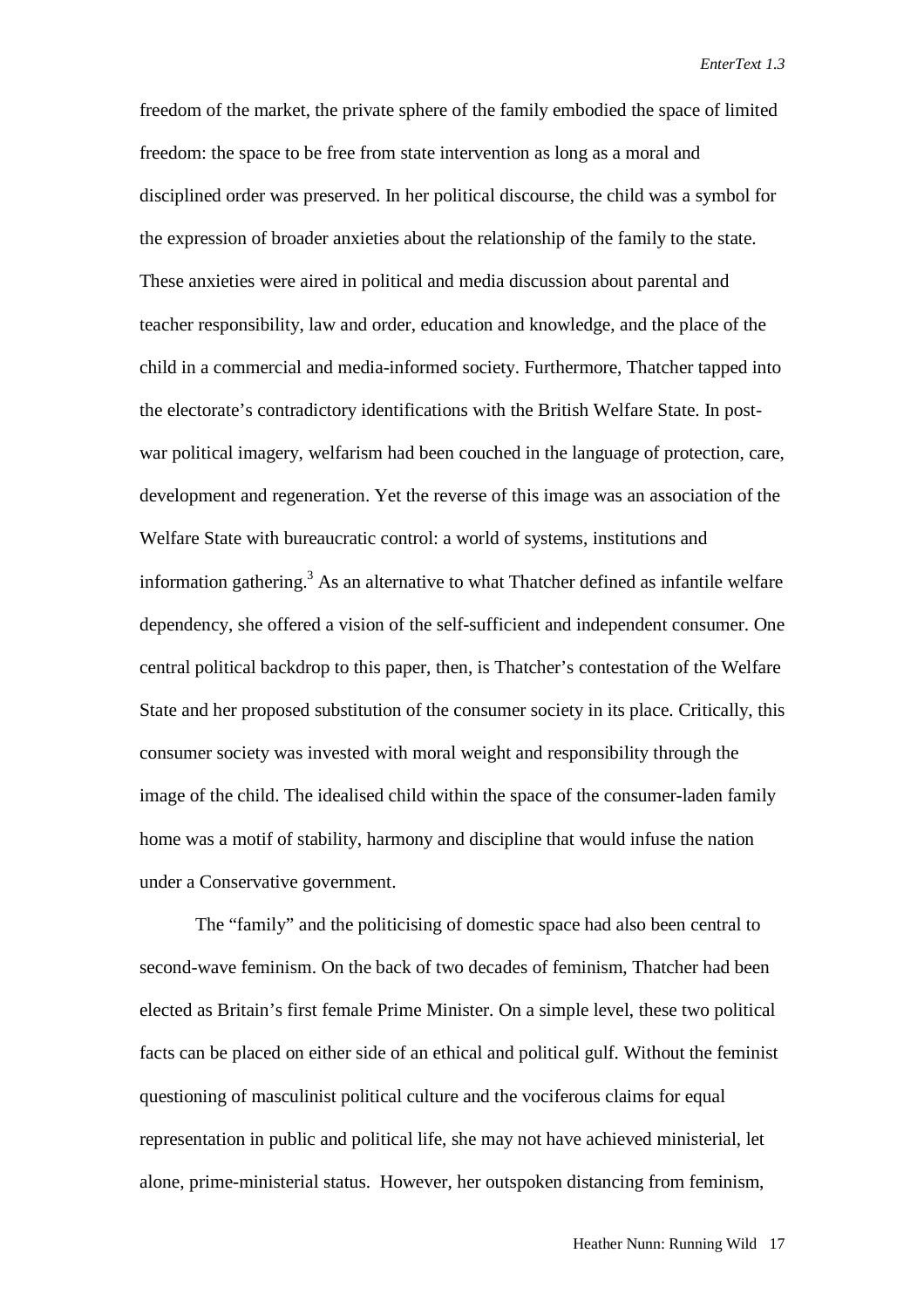her engagement with a chauvinistic political style, and her reactionary use of a domestic maternal femininity caught somewhere in the 1950s, proved difficult, if not outrageous, for many feminist critics. For many, the compulsion to repel Thatcher, to place her as uniquely "other," and beyond even the category of "woman," was overwhelming and the disengagement from any attempt to understand her was enabled through the label "token man." Maureen McNeil has noted the broader problems of cultural commentary on Thatcher in which a strange inversion of the 1970s feminist slogan "the personal is political" captures a misogynistic brand of attacking Thatcherite politics through personal caricature. She cites examples from popular music to high cultural critique which indicate a violent artistic response to Thatcher: from Elvis Costello singing of stamping on Thatcher's grave in *Tramp Down the Dirt* to the more oblique attacks such as David Hare's treatment of sexuality and power in *Secret Rapture* or *Strapless*. 4 These dissenting responses were a repudiation of the political *woman* as much as an attack on a political party leader. In such critical representations, fantasies of the violent political woman meld with fantasies of reciprocal violence enacted upon such women. McNeil concludes that not only any representation of Thatcher which deals with her as a woman but also "any representation of gender relations linked to Thatcherism" risks "a slide into misogyny."<sup>5</sup>

J. G. Ballard's novella *Running Wild* was written at the time of Thatcher's reelection to a third term. To many political observers on both the Left and the Right of the political spectrum she and her party appeared unstoppable. His text addresses the specific cultural context of the affluent British south and attempts to signal the repressed violence both of Thatcher's idealised self-supporting family and of selfcontained "Little England." But the text is also a complex engagement with a political moment marked by feminism, New Left politics and the libertarian individualism of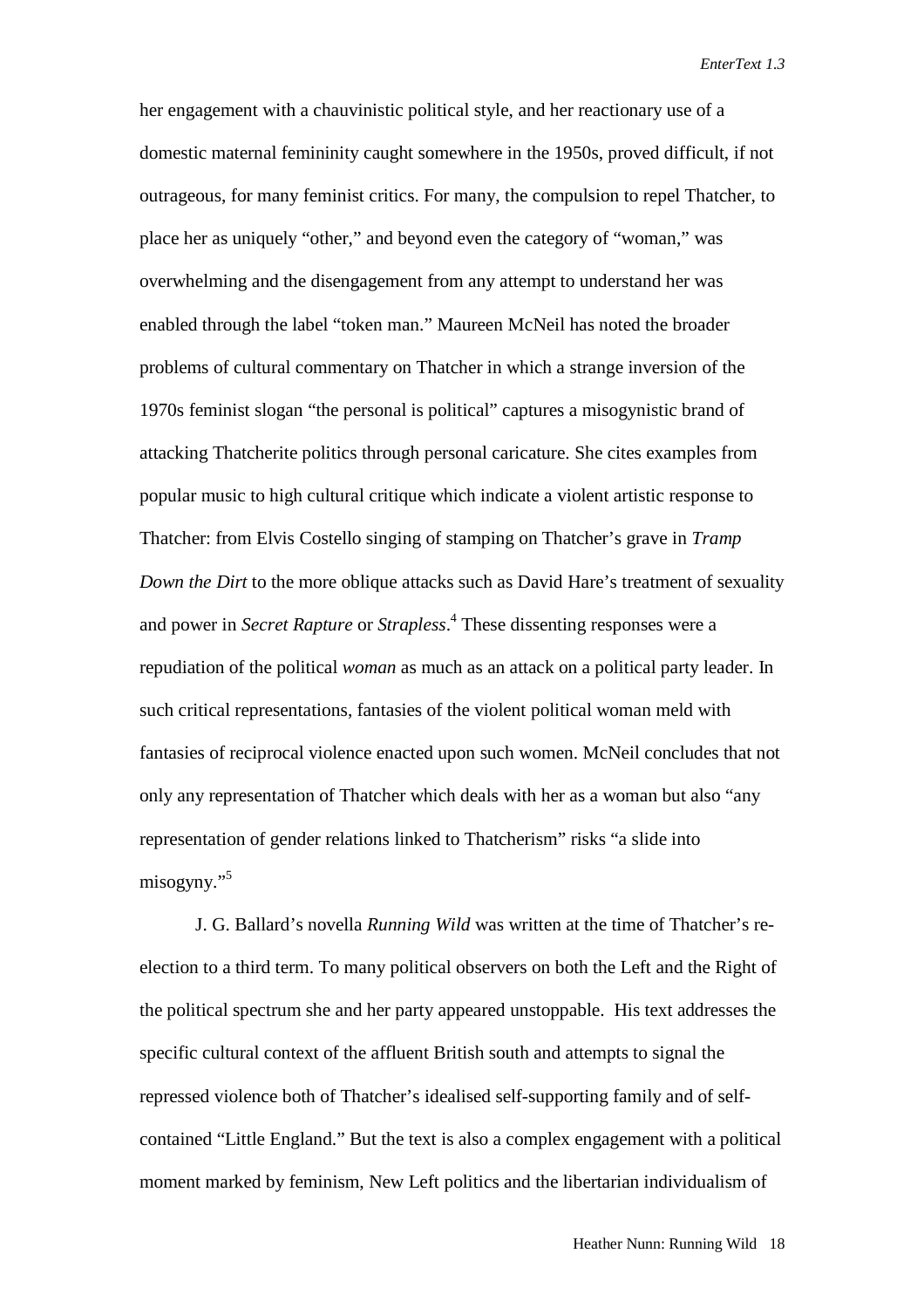the New Right which fed into Thatcher's discourses of individual and familial responsibility. Furthermore, the violence that erupts in the "Little England" of *Running Wild* is not only a British but also a transatlantic story, in which Ballard nods to the violent shattering of American society and particularly of the secure uppermiddle class suburb and the idealised family. The child and certain formations of childhood that Ballard clearly identifies as emblematic of this political moment are central to his novella. Importantly, his critique of Thatcherism is refracted through a critique of certain forms of child-rearing within a consumerist society. Before a closer analysis of Ballard's text, then, it is valuable to situate it within the context of Thatcher's idealised consumer society.

#### **"Let Our Children Grow Tall:" Thatcher's idealised consumer society**

"What is right for the family is right for Britain" (Margaret Thatcher, *Sunday Express,* 29 June 1975, 17)

In September 1975, on her first intensive tour of the United States as new leader of the Conservative Party, Thatcher drew upon the symbol of the child to animate her vision of a Thatcherite future. In this future, healthy competition and the success of the fittest meant that some children would "grow taller than others."6 Her New York audience was told that her legacy to future generations would be freedom from dependency on the state, and moral and economic vitality. The speech, "Let Our Children Grow Tall," introduced what would become a long-term strategy in which she contrasted "ordinary people" with "pressure groups outside Parliament and the democratic framework."<sup>7</sup> She maintained that past political attempts to redress genuine "injustice and inequality" in society had been replaced in contemporary Britain by groups with fabricated social injustices: "You know how it goes. It is 'my rights at all costs regardless of who has to pay,' or 'society has a duty to me,' not 'I have a duty to

Heather Nunn: Running Wild 19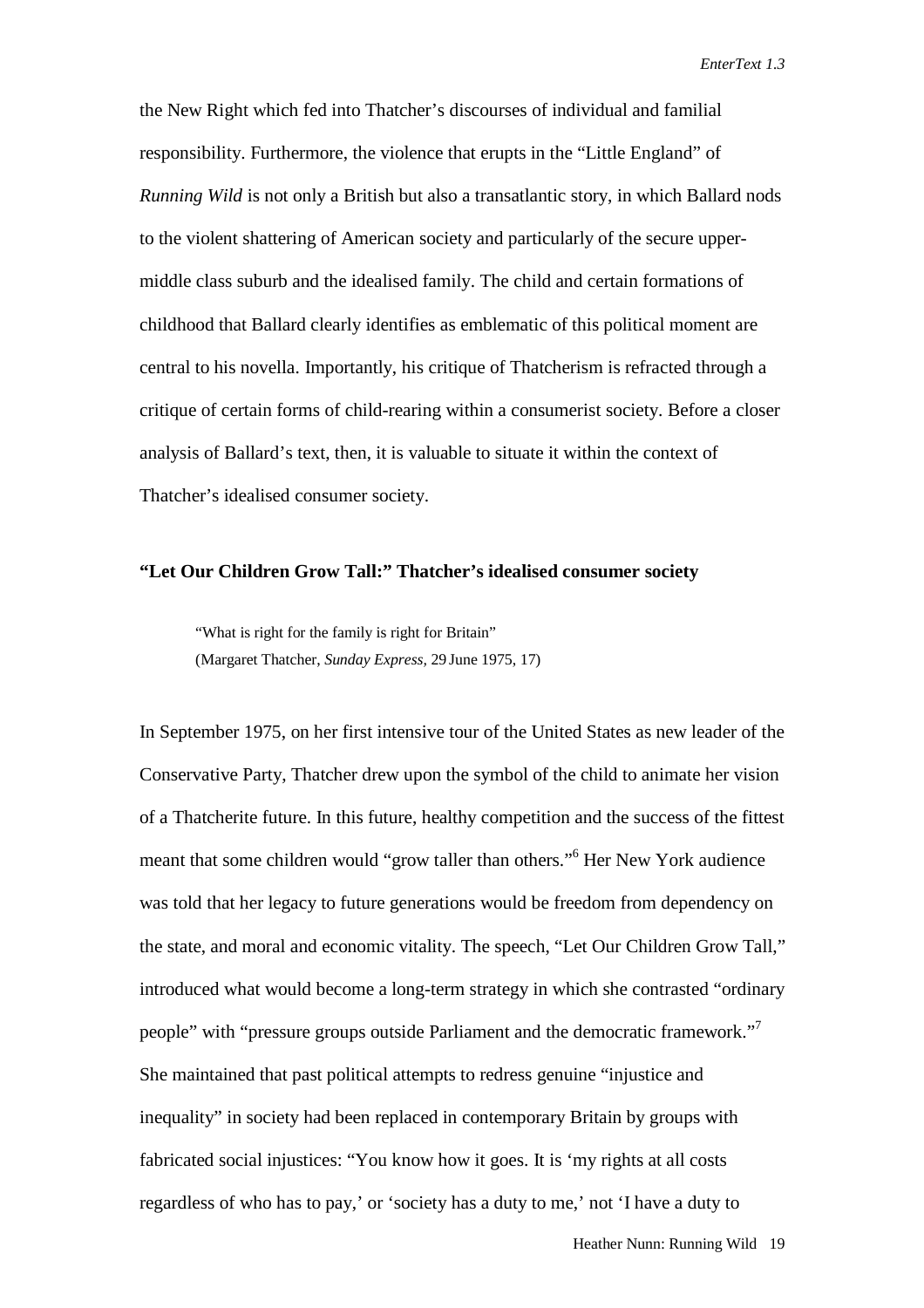society.<sup>"8</sup> The contemporary child was hindered by this iniquitous system and Thatcher implied that she would return the child to its rightful owners, ordinary parents, and would redress the imbalance of power wrought by the state through her promotion of individual economic rights. In December 1976 she informed the Social Services Conference that the child and the parents' desire for their child were instrumental to the establishment of a stable and moral society. She stated, "We believe the family is the foundation of society and the desire of parents to give their children a better start in life is honoured as one of the most powerful influences for good."<sup>9</sup> By 1979, the year in which she commenced as Prime Minister, the family had firmly become the "driving force" of society, and the desire of "millions" for "a better life" for their children was the motor of that drive.<sup>10</sup> The family was society's basic "building block," the place where values were instilled in children as tomorrow's citizens. Throughout her time as premier she continued to reiterate that "children come first because children are our most sacred trust."<sup>11</sup>

 Her tale of sociality and dependence contradicted the post-war emphasis on welfarism, and reworked the conventional Conservative emphasis on kinship as exemplar of social stability through inheritance of property and wealth. She latched the child's evolution as a social being to the impulses informing consumerism:

Self-regard is the root of regard for one's fellows. The child learns to understand others through its own feelings: at first its immediate family; in course of time the circle grows....Because we want warmth, shelter, food, security, respect and other goods for ourselves, we can understand that others want them too....People must be free to choose what they consume in goods and services.<sup>12</sup>

Here the child illustrated the movement from self-regard to consumption based on empathy. Thatcher suggested that the child's "self-regard" and subordination to the natural hierarchy of the family provided a model for the "drives" of a free consumerist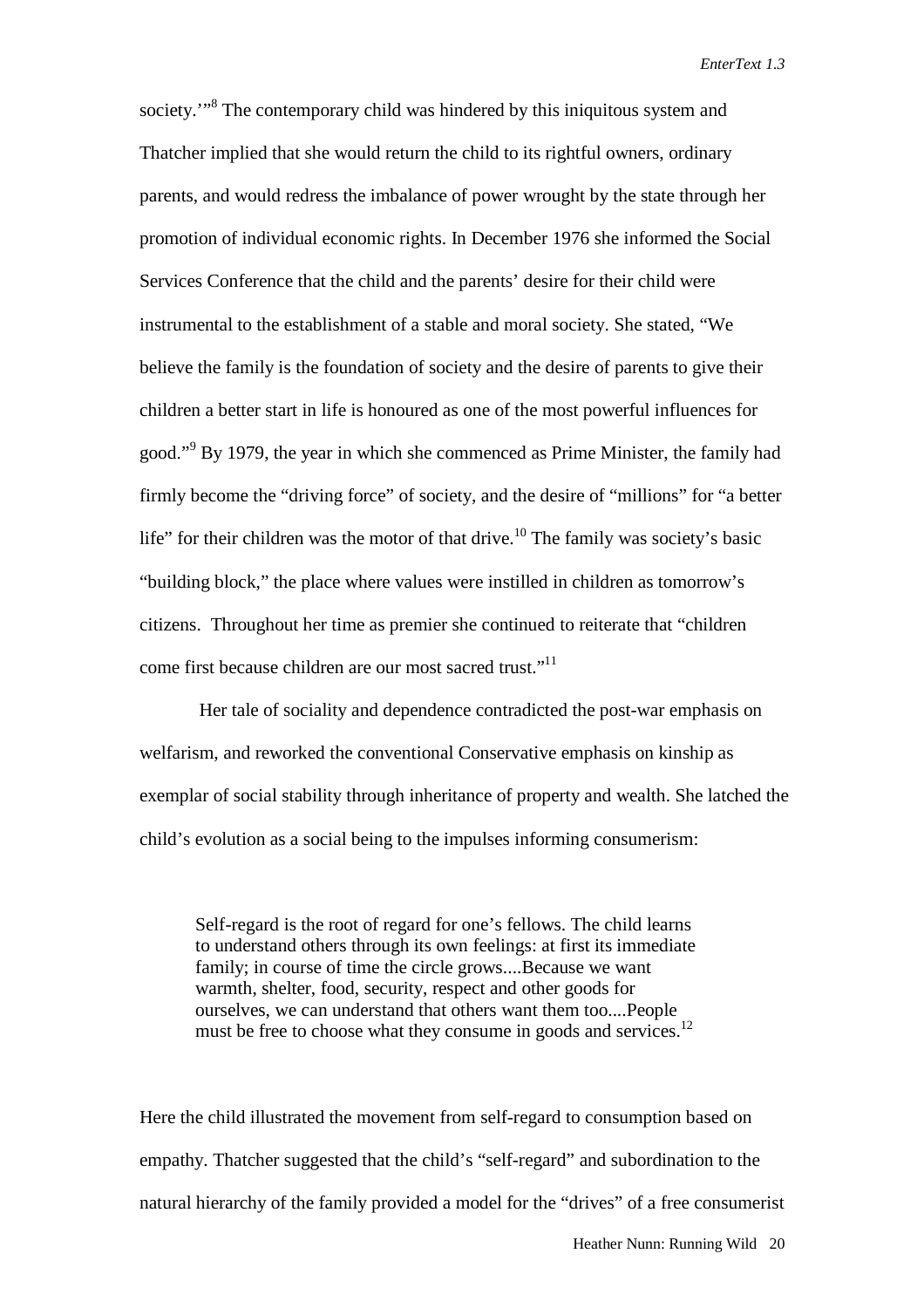society. In this process desire for material goods, consumer services and prestige developed into a recognition of one's moral obligations and responsibilities: "Choice [of goods and services] in a free society implies responsibility. There is no hard-andfast line between economic and other forms of personal responsibility to self, family, firm, community, nation, God."<sup>13</sup> The child, then, both symbolised the stable, natural foundation of social life and also a social anticipation that he or she would fulfil their civil duty in the transmission of "traditional" moral values. Furthermore, the child naturalised the market as the impetus to self-improvement and exchange.<sup>14</sup>

In her speeches and interviews throughout the 1980s, the idealised scene of family life was a commonplace reference, the home pictured as shelter, replete with material goods, in which the child and its mother were the anchor-points. This harmonious private sphere was set up as essential counterpoint to the autonomous, enterprising responsibility of the adult realm of consumerist capitalism. This adult (often implicitly masculine) world of enterprising consumption, in its turn, was invested with sincerity and worthiness by its contrast with the alleged "dependency culture" of the Welfare State. The self-reliant consumer was compared to the unworthy recipient of state benefits who was captured as a figure of infantile and immoderate greed, rising up to claim his or her "rights" with an all-consuming appetite.

In a speech to the 1986 Conservative Women's Conference, Thatcher conjured up the typical little "Heaven on Earth" that the female Conservative canvasser would happen upon. She described a comfortable home in which security was evident in a plethora of consumer and financial goods: videos, deep freezes, telephones, the possession of privatised company shares. In the midst of this scene she pictured the figure upon whom the women canvasser's eyes would finally rest: a child, in the warmth of the sitting room, using a home computer, moreover using it more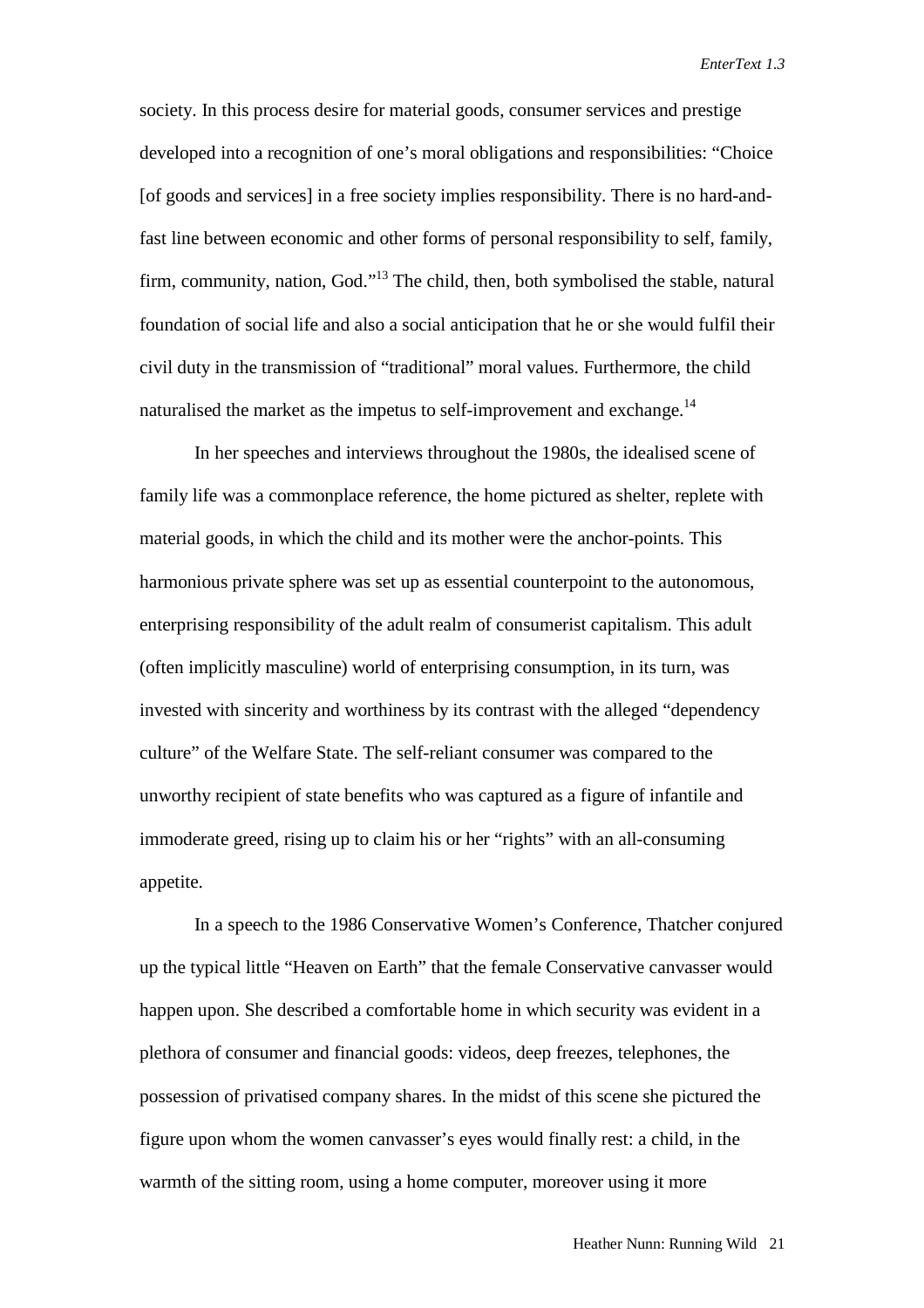"expertly," "far better...than mother or father."15 The inspection of the consumer goods on display assumed consumer knowledge on the part of the Conservative women, but more importantly it offered a vision of a better present and future in which consumer capitalism relieved everyday hardships and ensured self-fulfilment.

The fantasy of the comfortable home has been a central component of Western capitalism. It has provided ideological justification for the public world of work where labour, particularly men's, has been legitimated as "for the good of the family," its needs and desires. Women and children have peopled and secured the harmony of the private family refuge, away from the masculine sphere of politics, culture and production. Expressing anger at accusations of greedy materialism, Thatcher asked the female readers of *Woman* magazine, "What's wrong with wanting to have enough to enable [your children] to have private music lessons, to take them abroad, to see that they have better clothes and better food?"<sup>16</sup> Furthermore, the child of her imaginary domestic scene was a signifier of the "euphoric values" of consumerism—a life of possibilities, a life without restraints.<sup>17</sup> But this child was also carefully contained to avoid the disruptive potential of a purely libidinous existence which, for example, might occur if the child became entranced by the computer screen. To deflect such concerns Thatcher frequently presented the child as motivated, more skilled than his or her parents, and morally policed by the loving family. Importantly the disciplined child enriched by educative consumer goods represented a childhood off the streets and never running wild. Revealing how the adult projects his or her own desires onto the child, Thatcher's vision was of the child as repository of Conservative family values retained from the past, but also of a dynamic potential Thatcherite adult who would satisfy the technological and political needs of the future.

Such fantasies of soft-carpeted, warmly heated, private homes cannot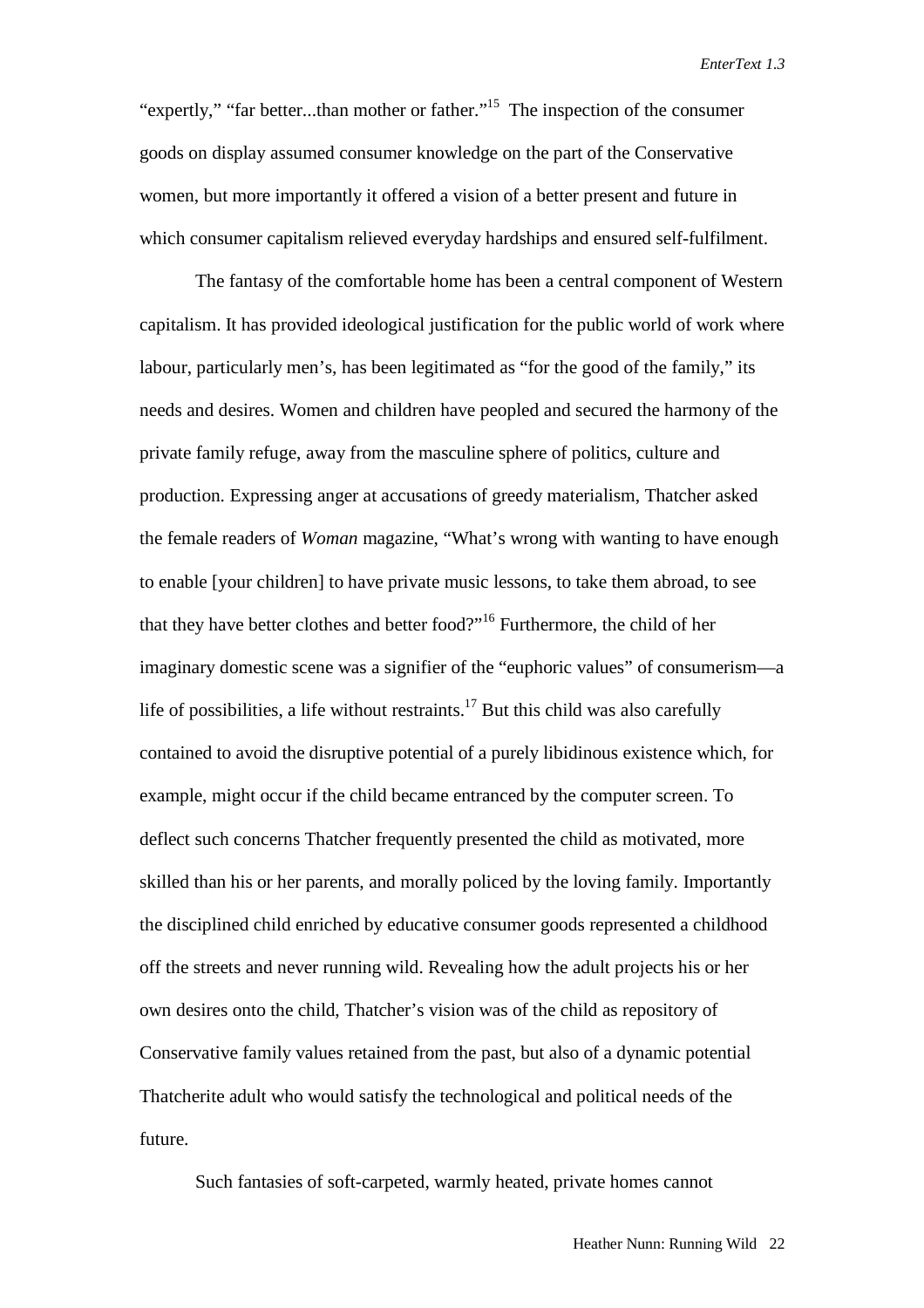completely conceal the instability and unfulfilled lack that also enthuses family life: the petty squabbles, private rivalries and the conflict borne of intimacy that are also present in the lived reality of any "family" home. In Thatcher's speeches, subversion and discontent fissured the external political world; the imagery of social instability and volatile public battles deflected from and partly consolidated the unreal harmony of the private sphere. Conflict and dispute on the part of unions, nuclear protestors, and social movements, were continuous throughout the Thatcher years and she presented such challenges as irrational, disharmonious and often dangerous infractions of an otherwise prosperous and secure nation and private life. While the hardworking and parentally monitored child closed down adult fears of the transgressive or dangerously immature aspects of childhood, the well-armoured family home secured child and adult from the dangerous public world that populated Thatcher's speeches. Her secure and exclusionary family home then was "ground" won through the Government's "many battles," from the Falklands to the recent Miners' Strike and the current union protest at Wapping.<sup>18</sup> She warned Conservative women that, alongside her, their "first duty" was "to defend and hold that ground against all-comers:"<sup>19</sup>

You are the best guardians of our liberties. Continue with the Conservative Party to build on the great open site of human freedom: the homes, the families, the values, the enterprises—in a word, the good society. For it's that which can bring…a little bit of Heaven on Earth.<sup>20</sup>

#### **Running wild in Thatcher's consumer-family**

The child and the family, then, were powerful motifs in Thatcherite discourse. On the part of Thatcher they were a way of addressing a female audience without contesting the conventional Conservative association of women with the private sphere where, as guardians of moral values, they represented a limited political power outside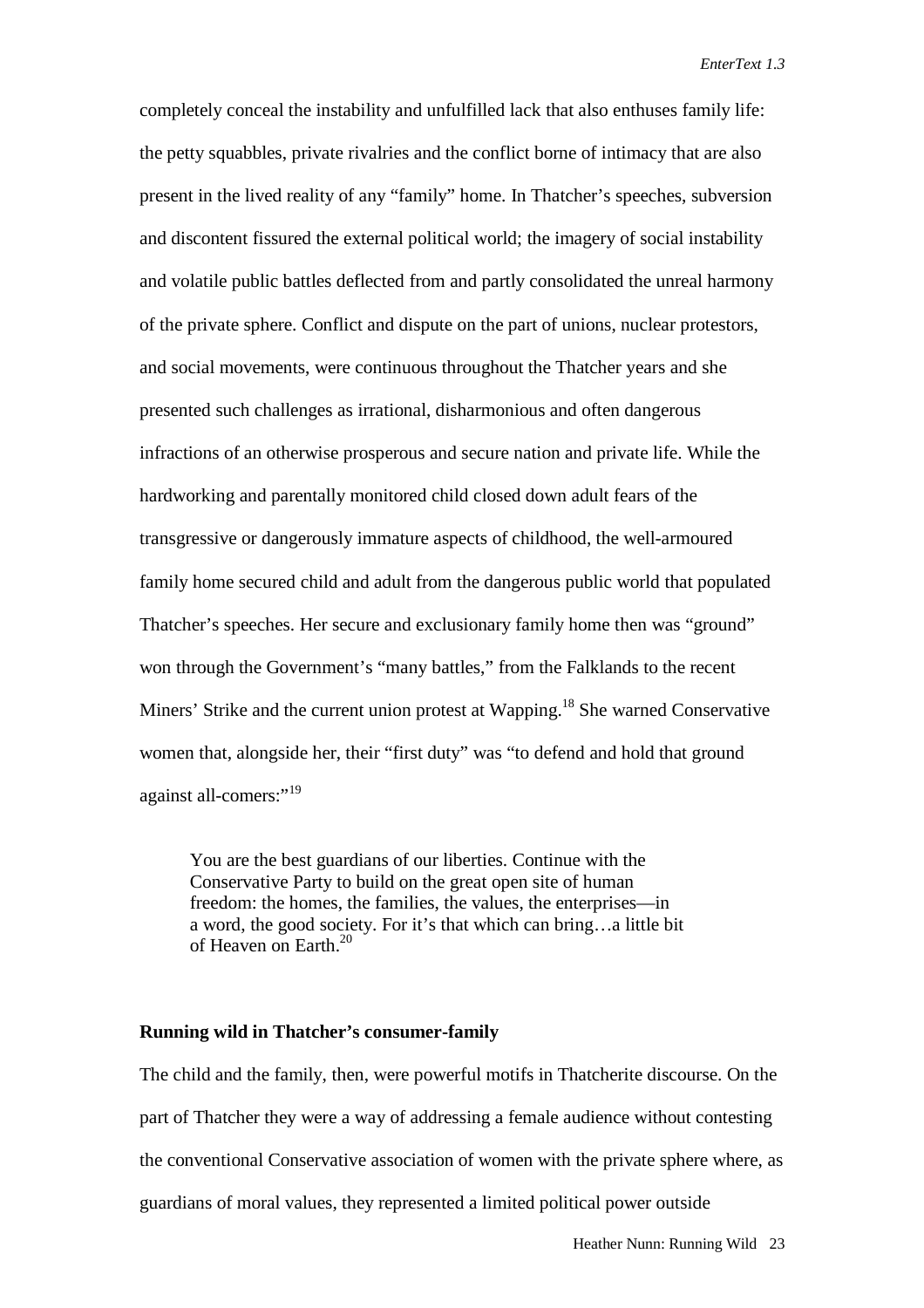mainstream politics. Secondly, Thatcher could mobilise her own gender and her status as wife and mother to claim an especial knowledge of the moral responsibility of the hard-working family and its right to material comfort. Here she maintained a strict gender divide between the active masculine public world of aggressive-defensive politics and the small, still potentially vulnerable, feminine world of private family life. As a woman at the summit of high political office who advocated an adversarial style of politics and who thrived on images of conflict and political unrest, the "Iron Lady" was presented as an exceptional woman who could successfully cross that divide.

Against the political and cultural backdrop outlined so far, the remainder of this analysis will explore Ballard's *Running Wild* as fictionalised social commentary on the Thatcherite "privatised" family and child. Ballard's novella was, as I have indicated, written against the background of Thatcher's third successive electoral victory, a point when it seemed for advocates and critics alike that Thatcherism was insurmountable. Ballard's reputation as science fiction writer lends to this narrative set in the present with a postscript in the near future of 1993—the function of the science fiction genre: a shocking and cautionary new perspective on the dangerous complacency of the present. In the creation of a dissenting text, he slips into the misogyny that some feminist critics have noted as the danger of any critical representation of Thatcher that focuses on her gender.<sup>21</sup> But I will illustrate how *Running Wild* also taps into the fantasised potential violence that was integral to Thatcher's political persona. It contests her idealised consuming family and the transgressive libidinous drives kept at bay in such political fantasies. Furthermore, it also challenges the political movements arising out of the 1960s: the New Left and second-wave feminism. These are presented as politics weakened into a liberal dogma of an everyday tolerant and nurturing lifestyle that saps life itself of any brutality or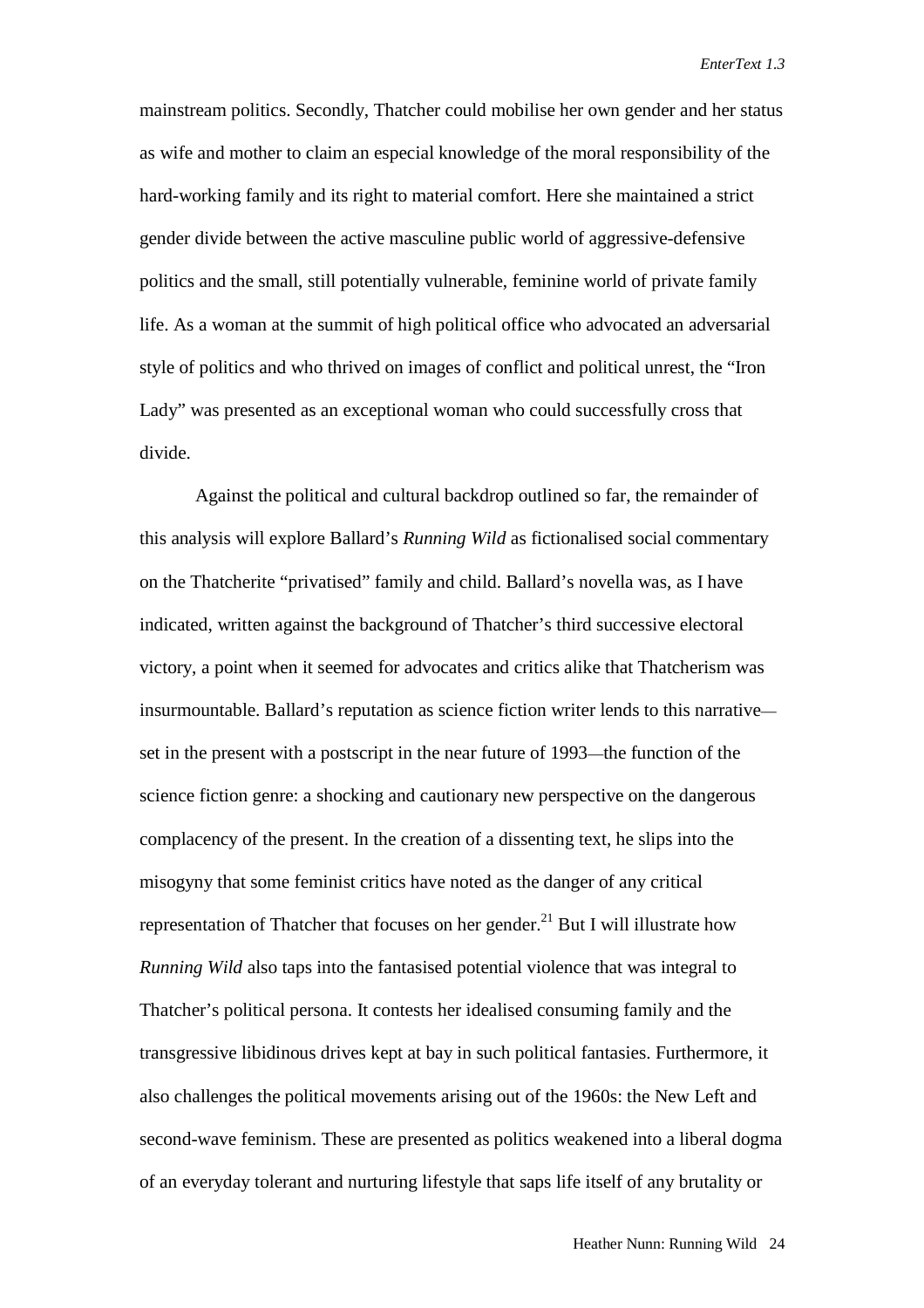strong, dangerous emotion.<sup>22</sup> Thatcher, feminism, the New Left, and the 1980s *zeitgeist*, then, are worked into a complex and troubling metaphor. They represent the source of a symptomatic violent insurrection by children brought up in a model, consumerist family community of 1980s Britain.

The story that unfolds is that of the "Pangbourne massacre" of ten professional and business families, with domestic staff and security employees, in an English village estate of executive housing built in the 1980s on deregulated farmland, thirty miles west of London. The narrative opens with details of the brutal and swift, organised murders of thirty-two adults in barely twenty minutes on the exclusive estate one summer morning. The victims are found in various states of early morning preparation for those of comfortable circumstance: "Husbands and wives were shot down across their still-warm beds, stabbed in their shower stalls, electrocuted in their baths or crushed against the garage doors by their own cars.<sup> $32$ </sup> Mysteriously, the thirteen children of the massacred families have disappeared, assumed by the police to have been kidnapped.

Built by Camelot Holdings Ltd., the site of the murder, Pangbourne Village, represents the numerous, self-contained, new executive housing estates built in semirural areas during the decade. As an emblem, it captures the blend of new purposebuilt accommodation and nostalgic simulacra of "character" housing through which such mock villages were constructed and marketed. Furthermore, in Ballard's text, Pangbourne epitomises the fantasy of the self-sufficient family residing in a purposebuilt pastiche of England's communal past that populated much Thatcherite discourse. This is an "imagined community," sealed off from the outside world by a *cordon sanitaire* of steel-mesh fencing, electrical alarms, surveillance cameras, guard dogs and radio-equipped handlers: "entrance was by appointment only."<sup>24</sup> There is a sense that the topos of Thatcher's imaginary Britain—forever England, forever secure—has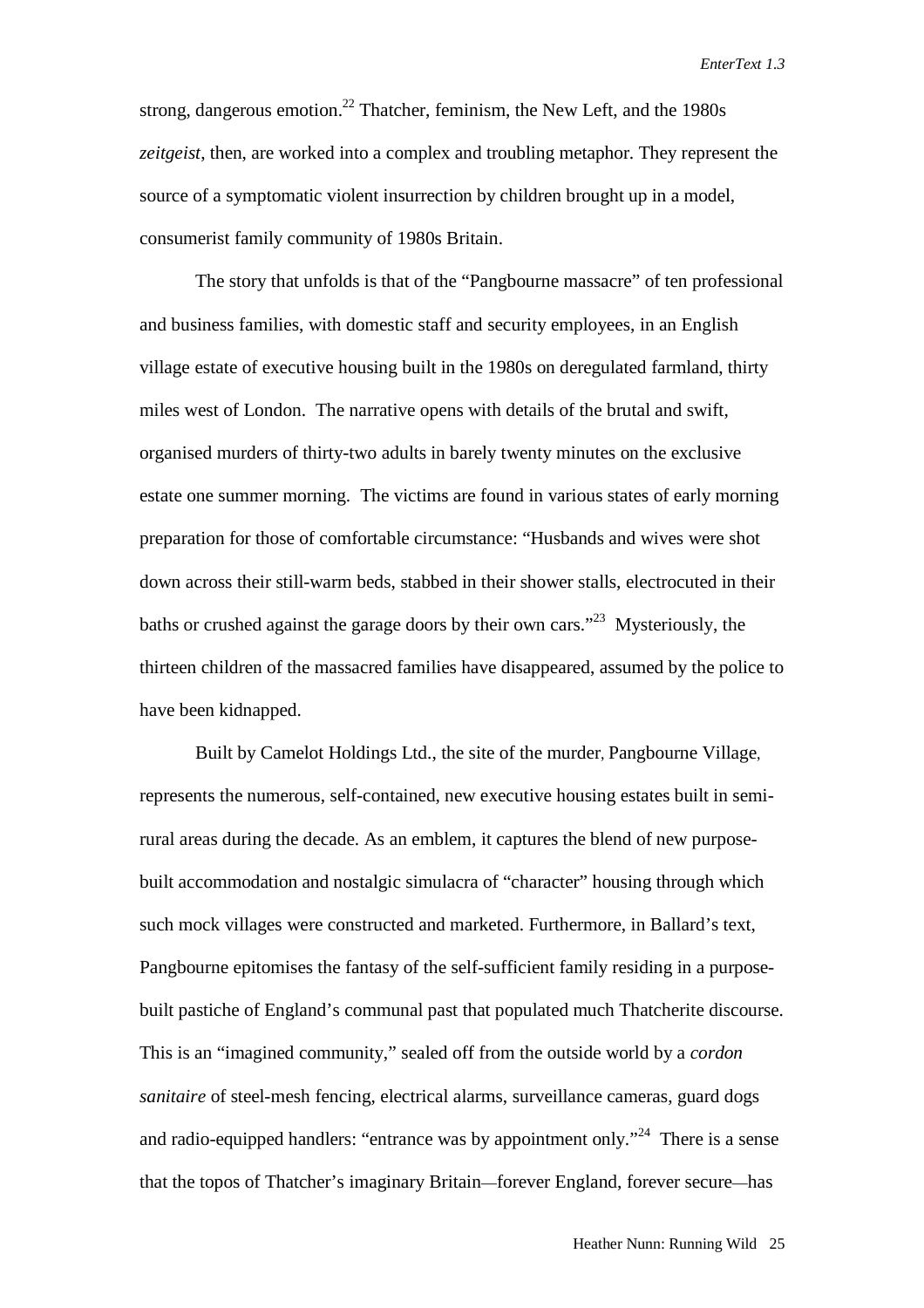become self-sustaining, and that the fantasies of Thatcherite secure individualism have mutated into dehumanised isolation: "Indifferent to the lives and deaths, negotiated within its walls, Pangbourne Village would endure. Once the mystery of the mass-murder and the kidnapping had been solved…a new cast of tenants would soon be recruited to fill those calm drawing rooms."<sup>25</sup> The Village just prior to the crime was captured on security camera, and the "minimalist style of the camera-work" as it offers up to the police viewers the fetishised imminent crime scene emphasises and mirrors the "strangely blanched," unemotional tone of this carefully constructed environment. With its gatehouse controlling access to the well planned ten mansions, a recreation club, gymnasium, private cinema rooms, optional stables and swimming pools—the site bereft of its inhabitants invites comparison with "a high-tech science park where no human operatives are employed."<sup>26</sup>

Ballard's economical and bleak fiction combines the narrative trajectory of the male detective's search for an answer to the enigmatic murders with the police procedures. The tale is written in the form of a forensic diary in the chief authorial voice of Dr. Richard Greville, Deputy Psychiatric Advisor of the Metropolitan Police Force. Presented as on the boundaries of the law and alienated, indeed increasingly repulsed, by the safe and secure artificiality of the violated estate, Dr. Greville develops his own unpopular thesis on the catalyst for the massacre and slowly develops a sketch of its perpetrators. His thesis contrasts with the more conventional and hide-bound proposals of the police force and government authorities. They put forward an array of possible suspects. These are either the popularly demonised enemies within the Thatcher state or potentially corrupt adults within the family space: Soviet agents, disaffected servants, terrorists such as the Baader-Meinhof gang or the Italian Red Brigades, one or more parents on the estate, or criminals from London's East End or Glasgow.

Heather Nunn: Running Wild 26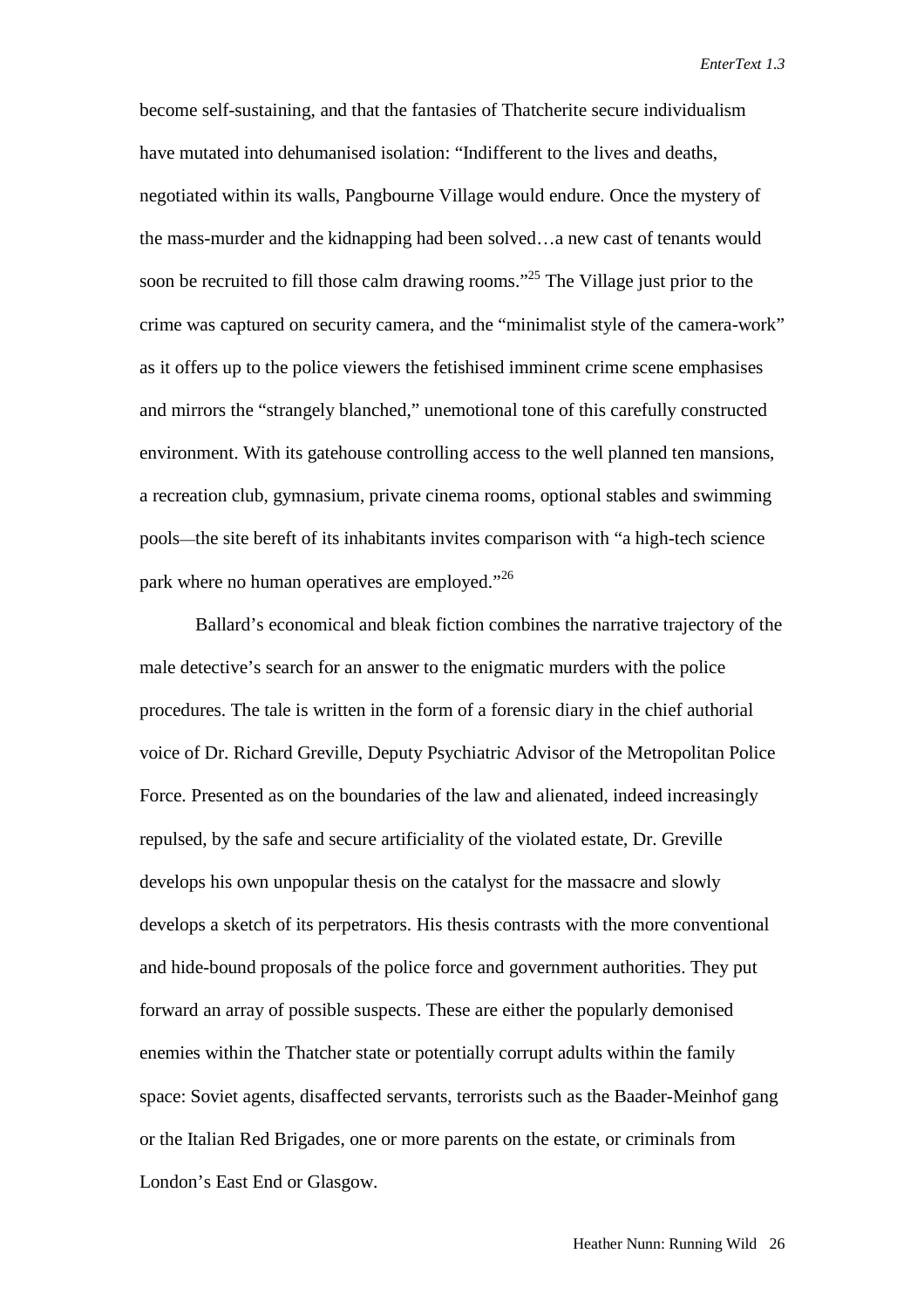In *Running Wild* the fictive crime is infused with the substantiality of the violent real by placing Dr. Greville as author not only of the Pangbourne diaries but also of a report on the (real-life) Hungerford killings of August 1987: Michael Ryan wreaked havoc in the English village of Hungerford by shooting citizens in an unprovoked and unexpected murderous trawl through its streets before taking his own life. The murders had prompted wide media coverage and led to speculation on corruption surfacing at the heart of Thatcherism's middle England. Here Ballard arguably picks up on news coverage at the time which speculated on the Hungerford events as a copy-cat enactment of "Rambo"-style violence: "As with the Hungerford killer, Michael Ryan, or the numerous American examples of crazed gunmen opening fire on passers-by, the identity of the victims probably had no significance for them."27 The transatlantic references are not coincidental here, as the complex elision of political and revolutionary violence is slowly unveiled. The various hypotheses about the potential killers include: "The Lone Assassin," "The Thrill Killers" (defined as "a group of Michael Ryans"), "perhaps five or six deranged members of a local rifle club," or "A Misdirected Military Assault."28 These potential perpetrators suggest an elision between misdirected individualism and the aggressive militarism of Reaganite and Thatcherite politics, tipped into a violent revolt against Pangbourne's symbolic system of containment. In Ballard's narrative, it is the children of Pangbourne Village who rise up against their parents, "wreaking a terrible vengeance upon the heart-land of the affluent English South."<sup>29</sup> Slowly, the missing thirteen children are revealed as the likely killers. David Glover and Cora Kaplan have suggested that Ballard "effectively re-mythologizes the Hungerford murders," but does so by drawing on the affective power of that real-life crime to invigorate "a new political fable."<sup>30</sup>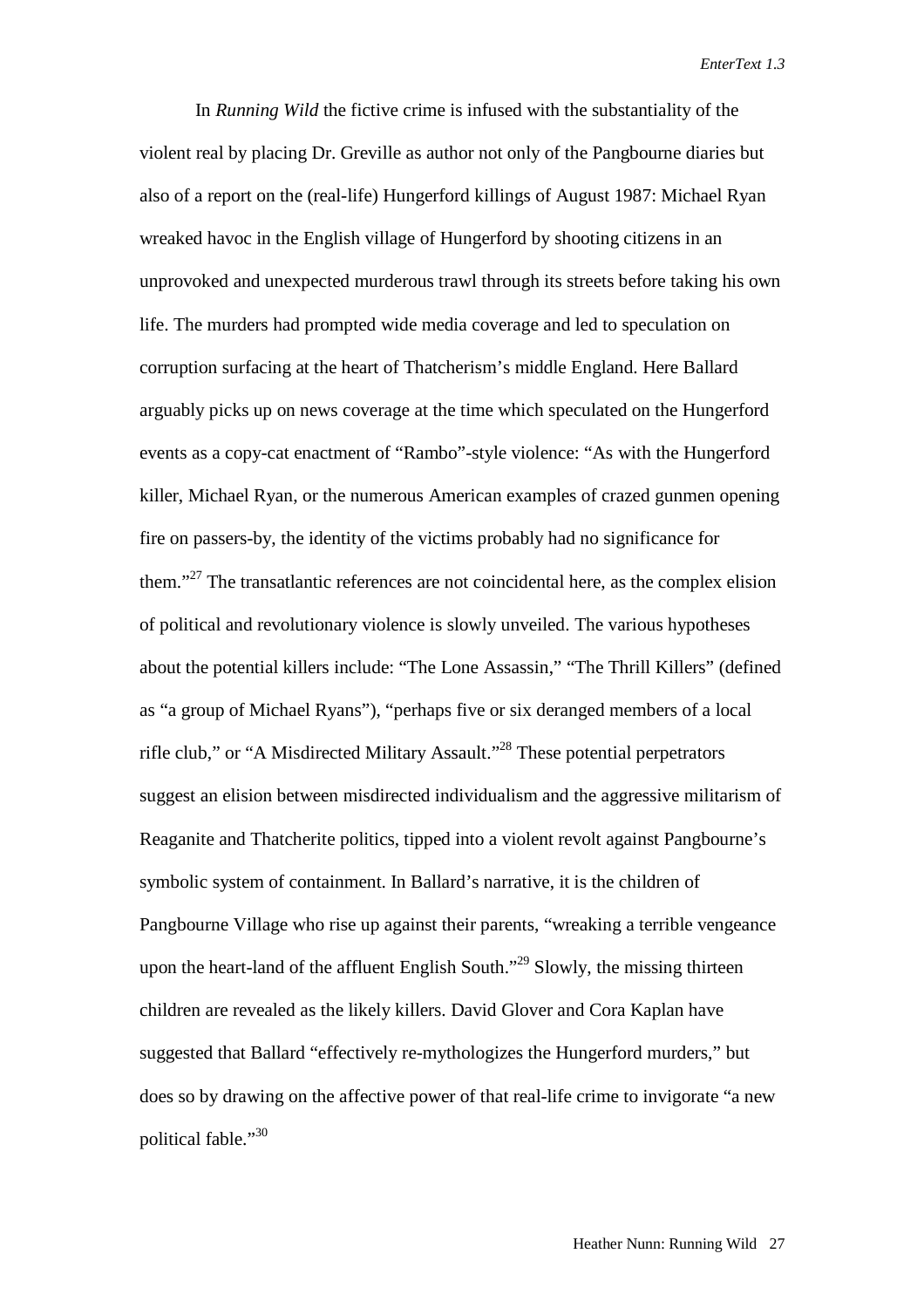The aetiology of the fictional Pangbourne massacre is located in a complex network of seemingly antagonistic political movements. Dr. Greville postulates that the extreme state of alienation that compelled these children to kill in such a methodical and bloody way was brought about by the liberal, devoted and supportive regime of child-rearing enacted in the village. The moral and cultural influences that shaped the newly prosperous, once New Left and feminist parents—the psychiatrists, concert pianists, TV executives, health-food executives—are crudely signified in bookshelves that contain "an A-Z of once modish names from Althusser to Husserl and Perls."<sup>31</sup> These inhabitants are sketched in easy companionship, living in the village community at one with the capitalists and social conformists that they once politically opposed: the investment broker, merchant banker, Lloyd's underwriter and business bureaucrat. Ballard draws the two groups as indistinguishable and now both comfortable inhabitants of Thatcher's consumerist utopia. They share the same parenting methods, deck their homes with the same hi-tech consumer goods, employ and exploit the same under-class of domestic servants, border their mansion homes with the same carefully clipped grass verges, ornamental shrubs and dry-stone walls.<sup>32</sup> Their traffic to and from the semi-rural retreat is along the same arterial lifeline, the M4 highway "to the offices and consulting rooms, restaurants and private clinics of central London."<sup>33</sup>

The children of the village are presented as the prisoners of a too-tolerant but implicitly stifling regime. In Pangbourne's effusive liberal environment, the parents tacitly tolerate the teenage boy's collection of soft-core erotica and indulge his collection of *Playboy* and *Penthouse* magazines hidden under the mattress. Yet they reveal their own strict cultural contours of taste and acceptability in the creation of a home environment where the child's writing of a fictional "bodice ripper" or reading of pulp horror magazines is construed by parents, and therefore offspring, as a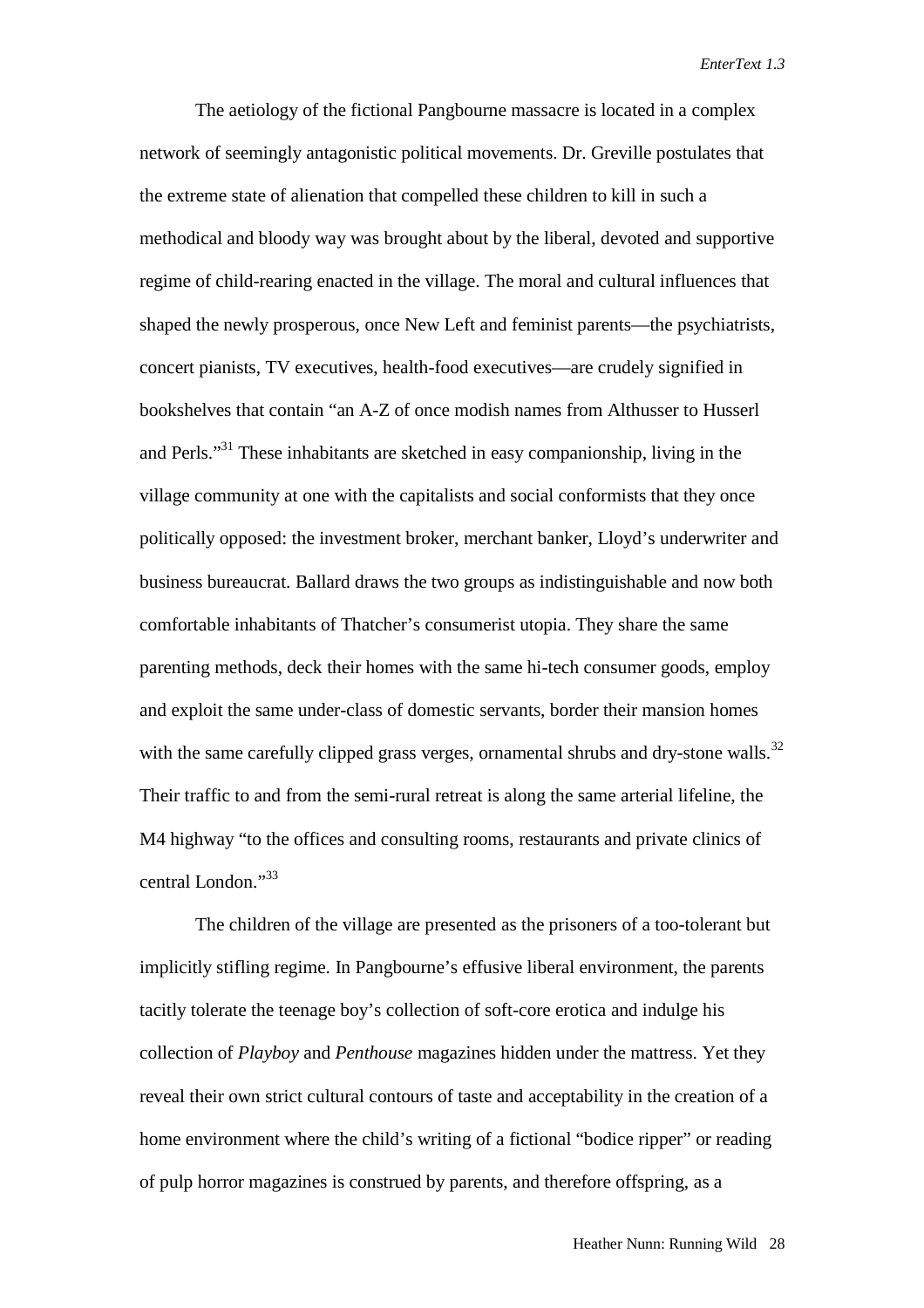subversive teenage act. In seventeen-year-old Jeremy's bedroom, soft-core magazines conceal the "real porn," gun and rifle magazines with the mail-order coupons missing.<sup>34</sup> The contradiction highlighted here is between the attempted parental separation of libidinous sexual drives and violent drives, the former endured within a broader pedagogic attempt at containment, the latter associated with a demonised "low" culture. The narrator Dr. Greville constructs the tableau of a child imprisoned by close-circuit TV, computer-assisted learning and a crowded recreation schedule in which the adults fully participate with an almost compulsive sense of enlightened parental obligation. Like Thatcher's consumerist family haven, this is an environment in which the dangers of unconstrained consumerist desire are held in check by a disciplined regime: "This was a warm, friendly Alcatraz. Swimming at eight, breakfast eight-thirty, archery classes, origami, do this, do that, watch the *Horizon* repeat on the video together, well done, Jeremy..."<sup>35</sup>

Here the share-owning, home-owning democracy of Thatcherite consumerist utopia melds with the tolerant, egalitarian and cultured registers of the New Left and feminism to, in the words of Dr. Greville, "censor" and "overcivilize" the "senses" of children. The surveillance of the housing compound is echoed in the computerised surveillance by the parents of their children's bedrooms and Ballard's "return of the repressed" is the violent collective outrage of the terrorist gang formed by the children. The terrorist gang is personified in the fey blonde-haired figure of eightyear-old Marion Miller, found some time after the crime, catatonic in a garbage bin, clothed in an expensive blood-stained Harrod's dress and exclusive monogrammed brogues. The luxurious clothing and seemingly innocent victimhood of this small girl belie her hidden violence, and are revealed almost as feminine masquerade. Marion is eventually rescued by the child-killers and escapes concerned police custody to lead the terrorist gang in their ultimate attack.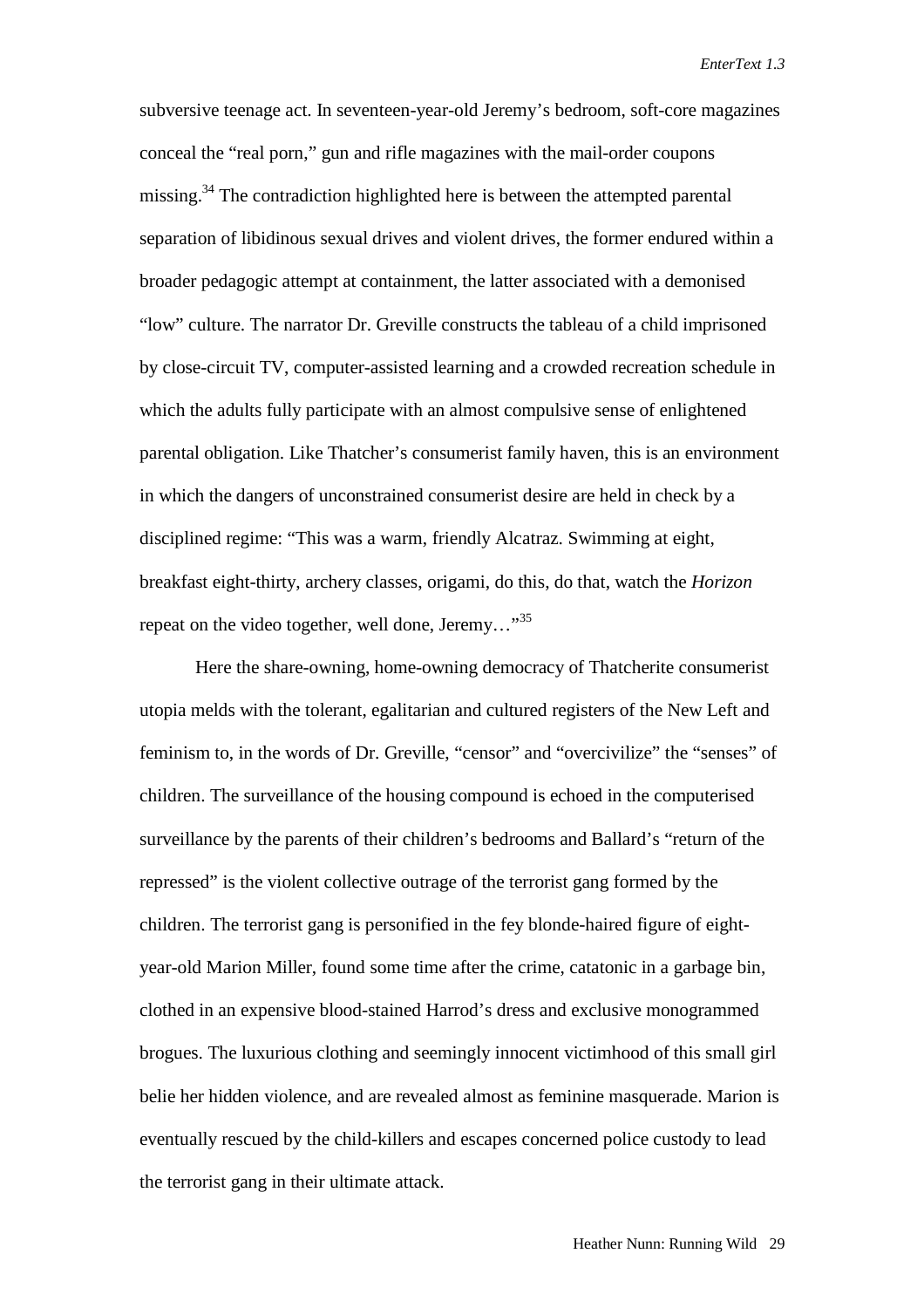The narrator presents the catalyst to the children's act of massacre as, firstly, the reports of the planned new construction of a super-Pangbourne in the immediate future, which would combine several executive estates within an even more secure complex. The hypothetical second trigger to the crime is the forthcoming televising of Pangbourne for a proposed documentary with the provisional title "The New Samoa:" "a reference to Margaret Mead's influential but partly discredited work in which she described the idyllic world of these unrepressed islanders."36 Dr. Greville muses that "the prospect of this glib sociologist" analysing the village for three months may have pushed the children over the edge and galvanised them into murderous outrage. The third and related source of the children's pathology is signalled in the surname of the leading terrorist: Miller. This can be read as an oblique reference to the work of Alice Miller, the Swiss psychoanalyst whose controversial theories on the roots of adult violence in child rearing were published in the mid-1980s. Marion Miller arguably represents the strict correlation between caring but instrumentalised parental discipline and the child's violent response to powerlessness that Alice Miller lays out in her work.37 Miller argued adult needs are projected onto the child who becomes the object of desires both to protect the child and to control and punish the child. Through the child, adults re-enact their own repressed experiences of childhood humiliation and disempowerment. Consequently, in *Running Wild*, the children's violence could be interpreted as a striking-out at the disciplinary surveillance of the parents and media that melds with the vigilance of the modern professional's executive domestic fortification to become a "poisonous pedagogy."<sup>38</sup>

Ballard's narrative appears to be partly a cry for the surfacing of repressed drives.<sup>39</sup> As such it locates the family unit as the source of madness. In doing so Ballard reiterates long-held Western cultural fantasies of the child as "natural," untainted by civilisation and in need of the space to freely express his or her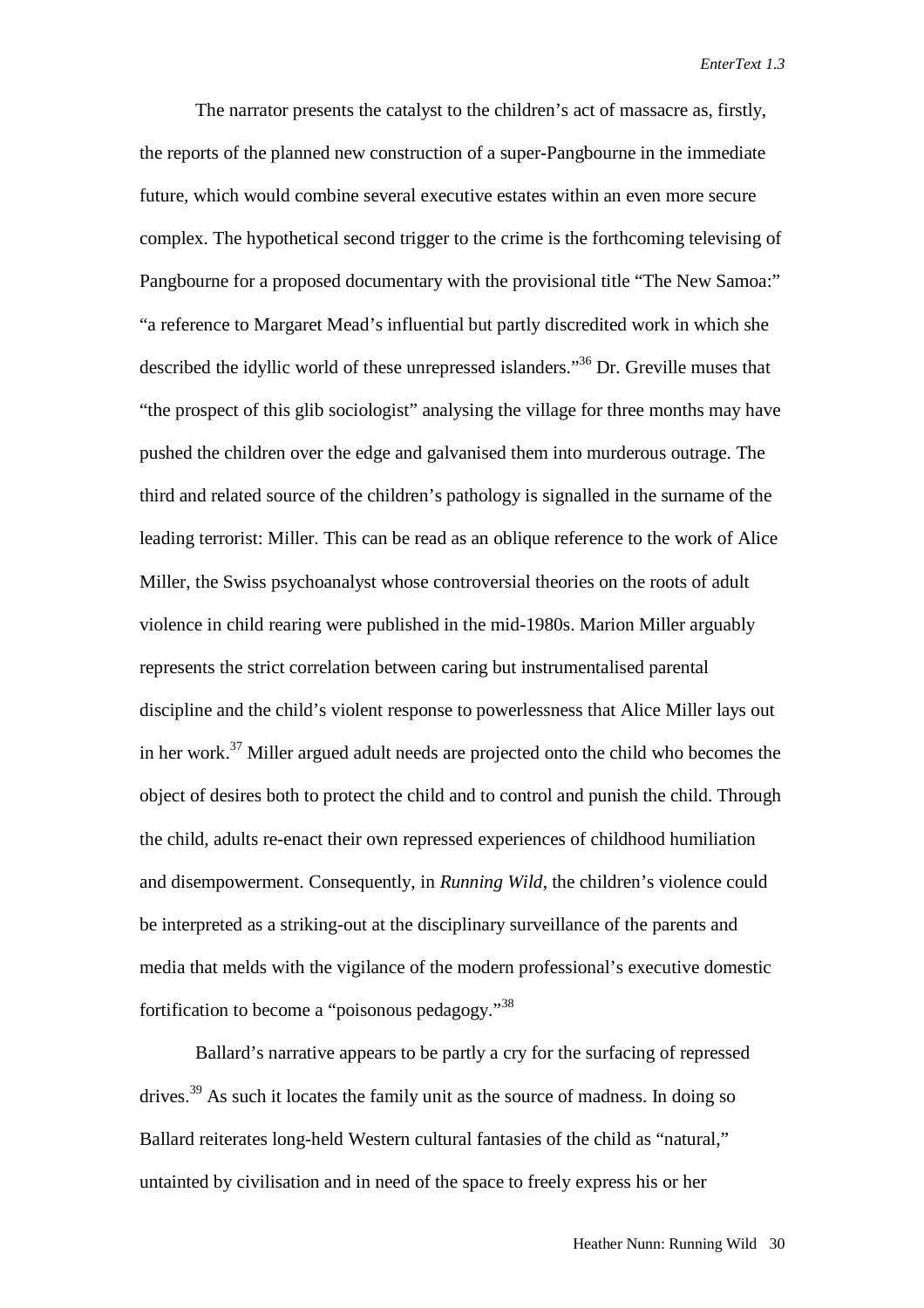untrammelled emotions. But critically, Ballard's text is also an indictment of the false utopias of the New Left and the New Right. The narrator likens the children's "schizophrenic detachment" to the Manson gang, Mark Chapman, and Lee Harvey Oswald, as well as guards at Nazi death-camps. Dr. Greville comments:

One has no sympathy for Manson and the others—an element of choice existed for them all—but the Pangbourne children had no choice. Unable to express their own emotions or respond to those of the people around them, suffocated under the mantle of praise and encouragement, they were trapped forever within a perfect universe. In a totally sane society, madness is the only freedom. $40$ 

The cult leader Charles Manson is a recurring reference throughout the novella. In 1968, Manson loaded up a bus with the teenage followers he had acquired after his release from prison and set up a commune in Death Valley. "The Family," as the group was known, was involved in a range of (often drug-accompanied) sexual or pseudo-religious role-playing. The evolution of Manson's allegedly loving and peaceful commune into the armed and blockaded encampment it became, and the subsequent set of horrific murders enacted by his teenage followers, form a barely concealed symbolic underside to the fictional Pangbourne Village. Most obviously, "The Family's" murders of wealthy media professionals in their secluded securityprotected Californian homes are mirrored in the Pangbourne massacre. But it seems likely that Ballard was well aware of Manson's well-publicised defence of his followers' acts. In the published testimony from his trial, Manson locates his young followers' crimes in the strictures and social demands of their parents. He warns those who judge him, that in projecting monstrousness onto him as warped substitute father of "The Family," they disavow their own culpability in neglect of the young. Fear of the child and of its libidinous potential is disguised as caring regulation, which then corrupts into their children's murderous rage: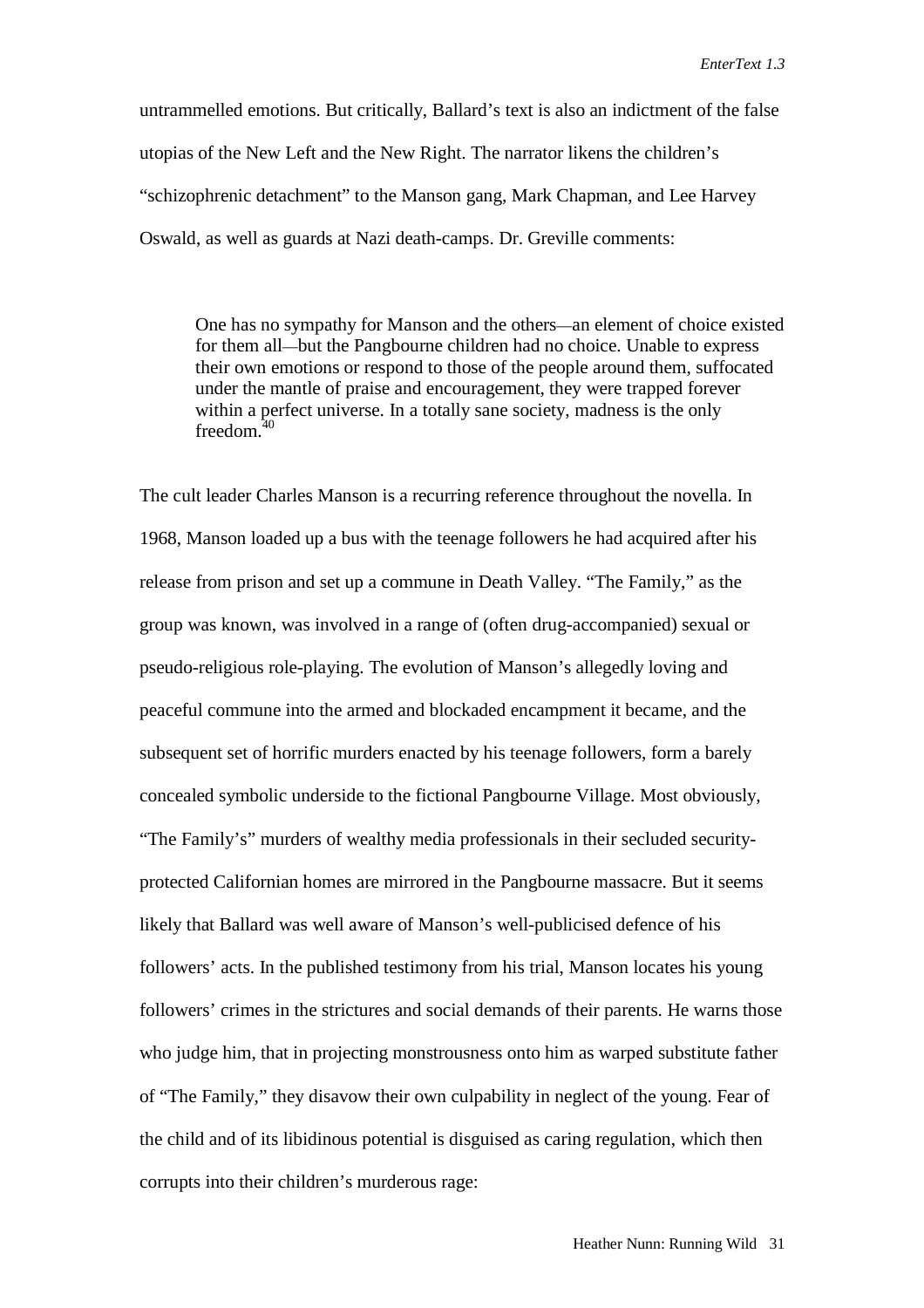I'm only what lives inside of you, each and every one of you. These children take a lot of narcotics because you tell them not to. Any child you put in a room and you tell them, "Don't go through that door," he never thought of going through that door until you told him not to....You only give them your frustration; you only give them your anger....You should all turn around and face your children and start following them and start listening to them.<sup>41</sup>

 "The Family," then, is one aspect of the social-political template for Ballard's childkillers, and *Running Wild* appears to reiterate Manson's accusation: "These children come at you with knives, they are your children. You taught them. I didn't teach them. I just tried to help them stand up."42 Ballard's alternative family of terrorist children appears partly, then, to echo Manson's self-defence that his alternative "Family" merely projects back to conventional society the horrors and the violence their civilised structures create, through control disguised as nurture. Dr. Greville concludes: "they were choking on the non-stop diet of love and understanding being forced down their throats....This was an idea of childhood invented by adults. The children were desperate for the roughage of real emotions."<sup>43</sup>

#### **Mother England**

*Running Wild* foregrounds the reticulation of crime, murder, surveillance, law and order that arises out of a particular political melting-pot. The violent symptoms of the underside of civilised and protected middle-England converge and coalesce in one emblematic figure: Margaret Thatcher. In a concluding "Postscript" dated 8 December 1993 the narrative jumps to the future to underscore its dystopian message. The postscript recounts an unsuccessful attempt on the life of an unnamed retired British prime minister in her high-security estate in Dulwich, south-east London—a figure still enjoying wide-spread respect, if not affection, from swathes of the British public. Obviously she is Margaret Thatcher. The reader is informed that she is still popularly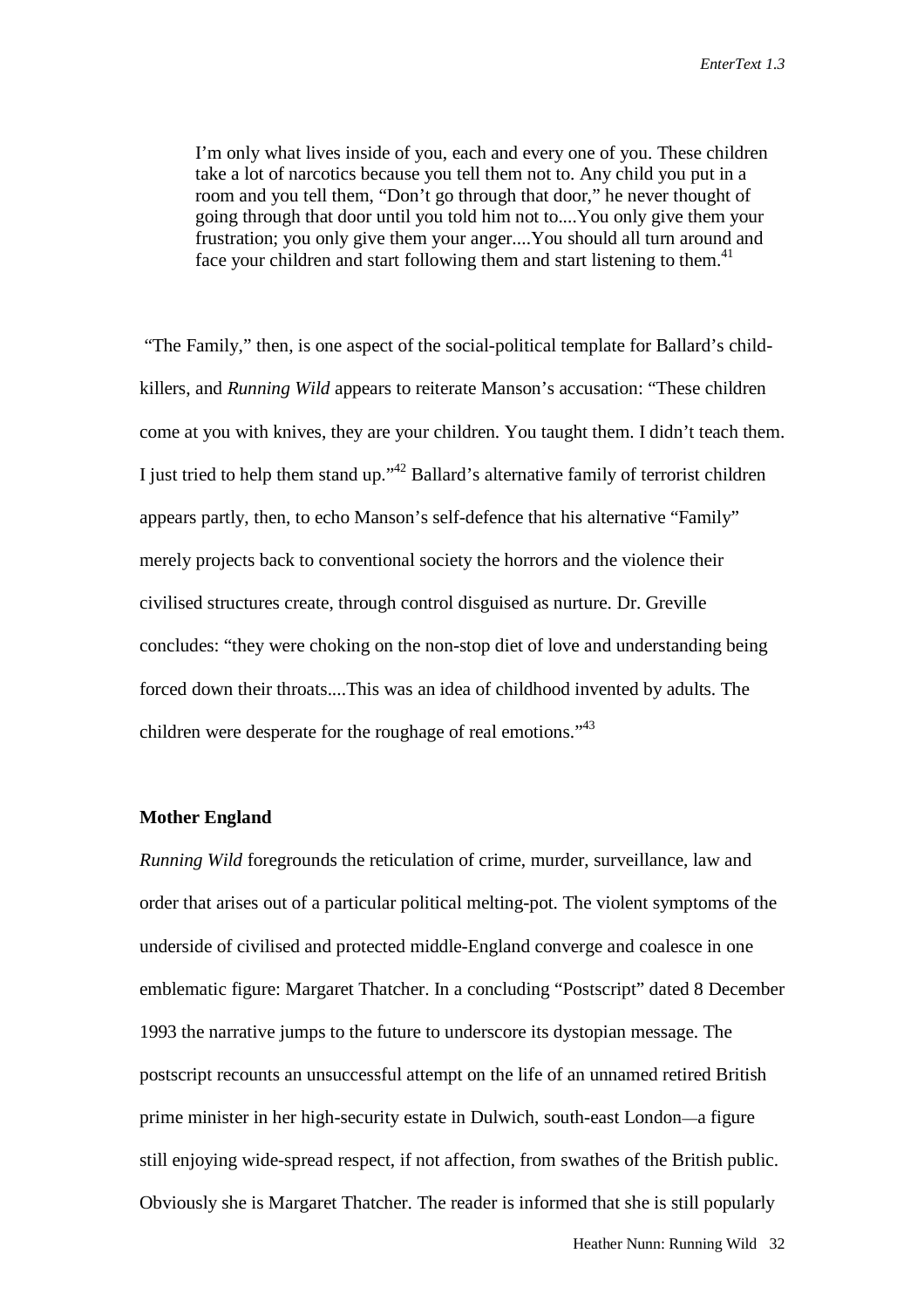known as "the Mother of her Nation" or "Mother England." It is reported that a sternfaced teenager with blonde hair and the compulsive mannerisms of Marion Miller, progeny of Pangbourne, led a terrorist attack in an armoured truck that burst through Mother England's security gates.

Although the narrator states ominously that "all authority and parental figures" are now the terrorists' "special target," the revenge of Marion against "Mother England" is more than this barely disguised parental attack.44 Reminiscent of *film noir*, the male narrator on the outskirts of the law leads the reader through to the enigma to locate the cause of the crime clothed in female form. Margaret Thatcher becomes a metaphor representing a curious amalgam of Conservative protective individualism and a hyper-rational civilising consumerism melded with a politicallyskewed Left politics of "kindness and care" and overwhelming disciplinary nurture. It is notable that the authorial voice is that of a renegade psychiatrist, an outlawed male on the cusp of institutionalised law and order and that his account of the massacre is suppressed by the government. Notable too is the fact that the surfacing of a rogue terrorism that bites the hand that fed it is aligned with an almost mythic transgressive violent masculinity—Nazi guards, Charles Manson, Lee Harvey Oswald—yet the emblem of this terrorism is a fey blonde girl.

The text is complex, perhaps a critique of high art—the "right" films and books that the Pangbourne children are fed, culture that is positioned as lacking, beside the earthy pleasures of the bodice ripper and the combat magazine. In this sense the text would fit in with Ballard's earlier pop-art allegiance.<sup>45</sup> Here Ballard partly allies himself with the 1960s counter-cultural movement, and indeed the children of Pangbourne produce their own subversive texts. These include "Free Pangbourne," a six-episode cassette audio-programme comprised of random sounds interspersed with breathing and silence, a series of mock Jane Austen-type journals in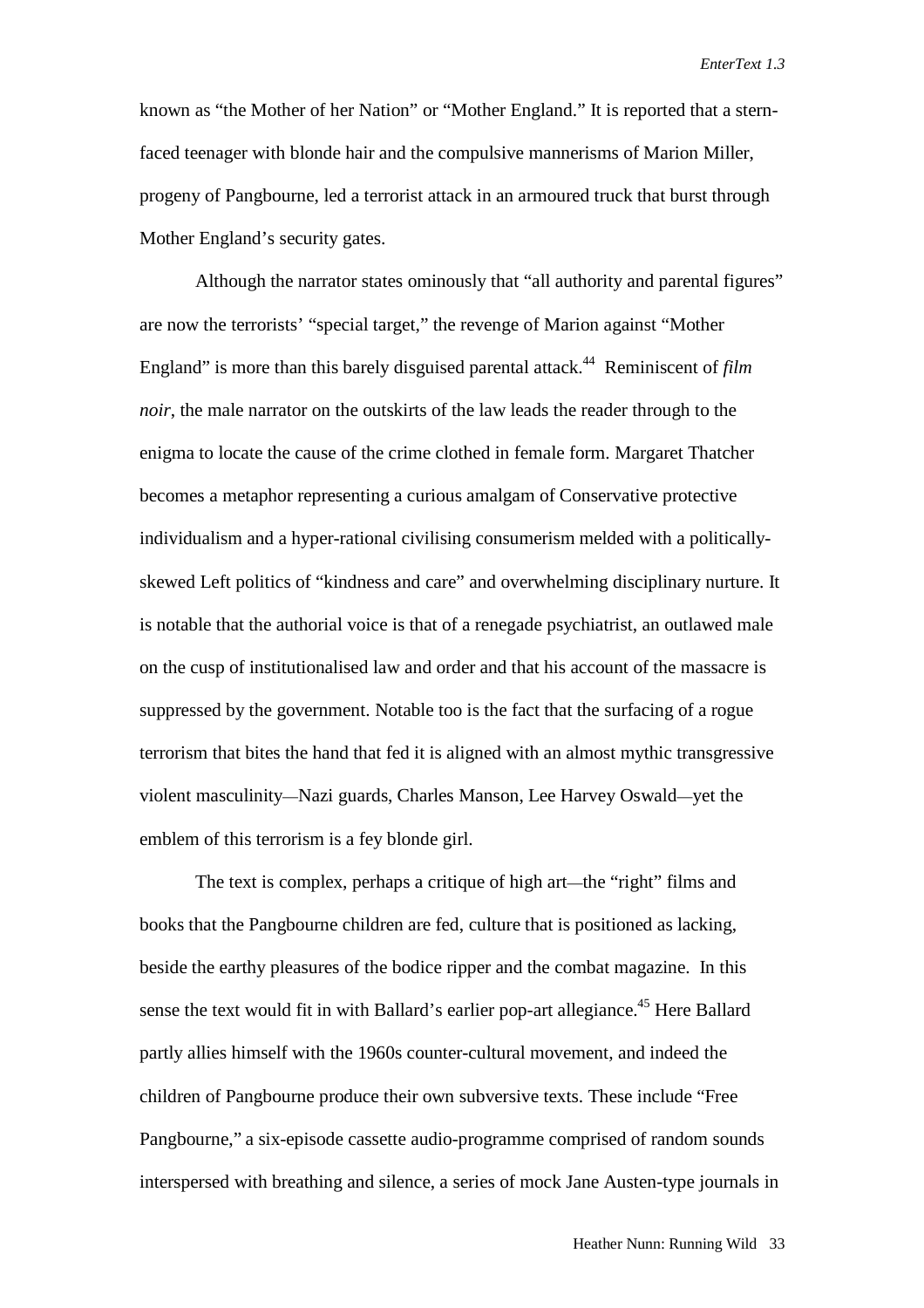which the young female writers feature as prostitutes servicing both genders on the estate, and a home video of Pangbourne in which footage of domestic life is intercut with media footage of "car crashes, electric chairs and concentration-camp mass graves."<sup>46</sup> Here Ballard partly aligns himself with the children and refers the knowing reader to his fictional treatments of atrocity in texts such as *Crash* and *The Atrocity Exhibition.* More broadly, I would suggest that the text evokes a nostalgia for a political moment devoid of the ethical consciousness of the New Left, feminism and its constructed corollary, the skewed libertarianism of the New Right. In this sense the child becomes Ballard's symbol of an innocent, unrestricted, and transgressive free politics. In an oblique way, *Running Wild* is also written into the political battle for a public memory of the 1960s in the 1980s, which fuelled much Thatcherite attack upon the social democratic gains of primarily the Labour governments of the post-war years.47 Consequently, through the indictment of "Mother England" and her spawn, Ballard inadvertently replicates the Thatcherite theme that the radicalism of the 1960s and 1970s gave birth to the criminality and delinquency of the 1980s. In the narrator's words, the regime of care launched in southern England and prompting imitations in western Europe and the United States gave "birth to its children of revenge, sending them out to challenge the world that loved them."<sup>48</sup>

There was a generational aspect to the rhetoric invoked by Thatcher and her acolytes of the alien and profligate "permissive sixties;" the denial of the recent radical political past was a denial of the politics of the first beneficiaries of the Welfare State. This Welfare State, in populist Thatcherite terms, resulted in an enfeebled generation of socialist radicals and subversives derelict of political and familial responsibility. As I have indicated, Ballard's tale is perhaps also inspired by a generational angst, exhibiting a nostalgia for the fantasy of a subversive and insurgent politics which exorcises those undesirable aspects of the Left as well as the Right. In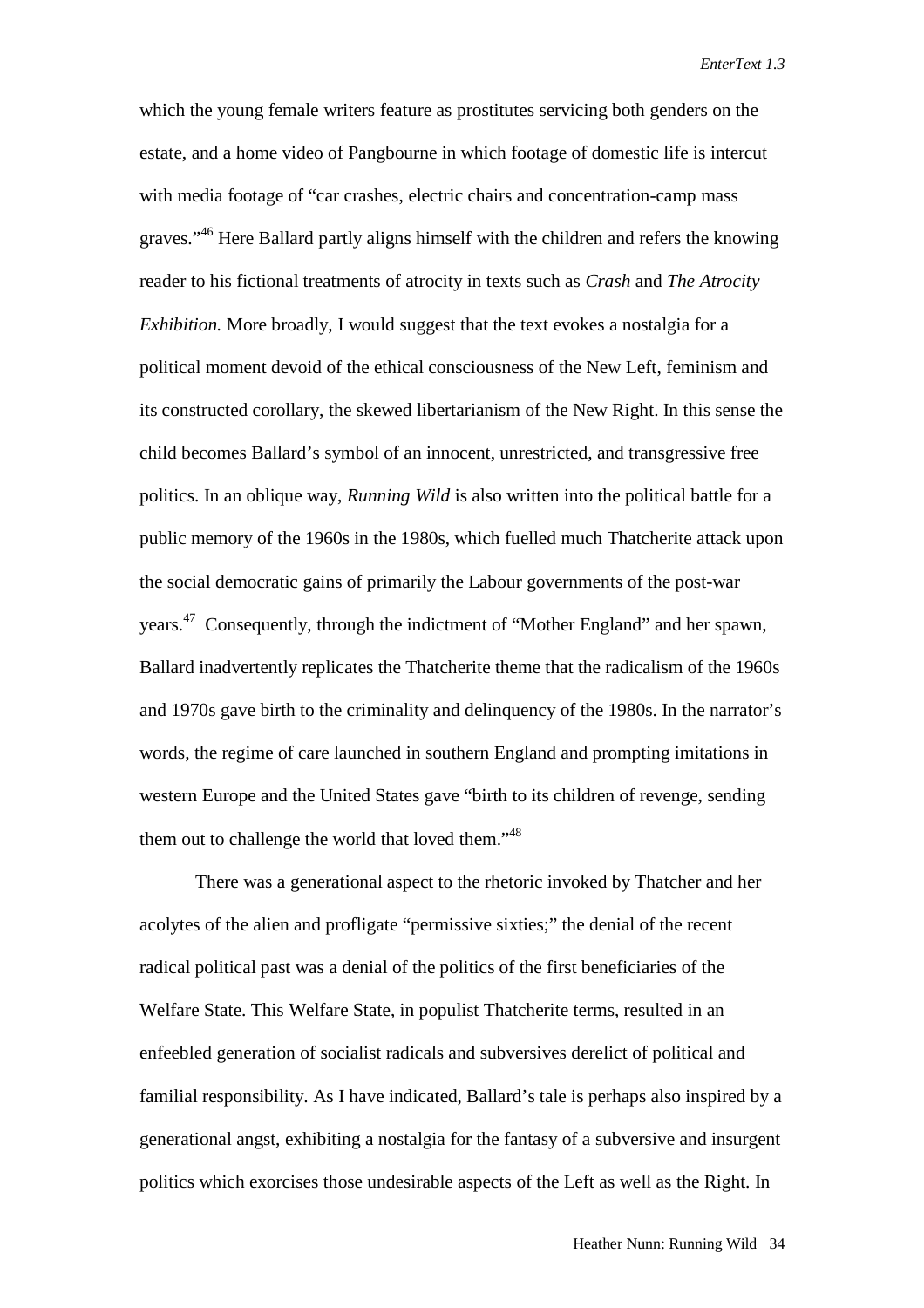*Running Wild*, Thatcher becomes an icon for the feminisation of politics: of the Left into the "soft" New Left and also of Conservatism into a pastiche of mansion facades, neo-liberalism and the soft world of consumer goods. Like the closing image of Mrs Thatcher handing out tea to the police, Ballard's image of Pangbourne is both maternal and profoundly domestic yet "antiseptic," devoid of "every strain of dirt and untidiness."<sup>49</sup> The only form of opposition created is a band of violent, transgressive paramilitaries who, with shades of the Patty Hearst story, recruit a female to front it.

Thatcher removed the child from the welfarist paradigm that predominated as the model of collective responsibility in Britain from the late 1940s until the 1970s. Ballard's text reveals how the child within the Thatcherite privatised space nonetheless remains the receptacle for adult aspirations, hopes and desires for a prosperous equal society. He seems to indicate how the shift of the child into the interior consumerist haven involves an emasculation of the child's libidinous "natural" state of being, as if consumerism stifles affect. In Thatcherite discourses, the libidinal aspects of consumerism—of treating oneself, of letting go, of indulgence and adult fears of the uncontrollable, undirected drives of their young, were obscured and contained within imagery of consumerism as familial responsibility, parental control and investment in the future. Similarly, in Ballard's Pangbourne Village, the euphoria and excess of childhood are closed down and the parents are seen to legitimate consumer goods—the computer, the swimming pool, the books, videotapes and music—only if associated with educational guidance. However, throughout the 1980s in Britain, the political imagery of vulnerable and innocent childhood often became irreconcilable with representations of dangerous children who had slipped the net of childhood and the confines of the proper home. There is a sense in which Ballard foregrounds broader cultural fears of the child who slips across the categories of childhood and past adult regulation of his or her pleasure and knowledge. However,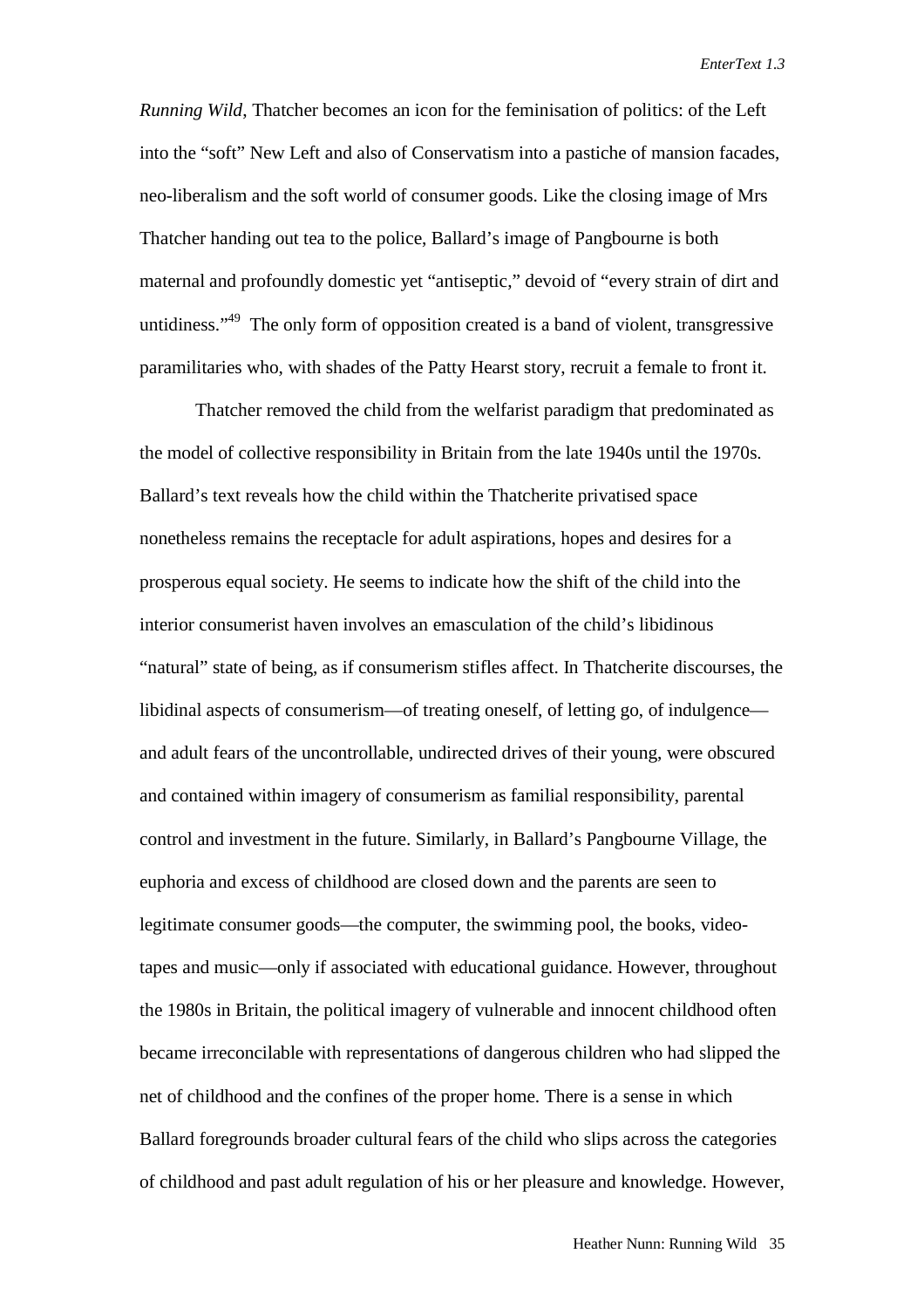his narrative interprets these vulnerabilities and anxieties at the core of Thatcherite consumerist family values as resulting from the feminisation of politics. In doing so, he indicates the centrality of gender to Thatcher's image and discourse, but then reinterprets that centrality as a dilution of the "roughage" of emotional life. An attack on the isolation of Thatcher's idealised consuming family then turns into an attack on inadequate nurture, domesticity and overweening love.

It seems that a profoundly masculine-inflected fantasy is at the core of Ballard's text and it highlights the difficulty of engaging with Thatcher in gendered terms. Thatcher's own persona was dependent on a careful mobilisation of her femininity at the same time as it was being disavowed. The ability to do battle and to aggressively challenge opponents was a central aspect of her image. In a sense she positioned herself both inside and outside the establishment: as a "rebel" in the British government and the Conservative Party but also as a spokesperson for the full restoration of governmental power, law and order. This self-positioning inside and outside the predominantly masculine arena of high politics was enhanced by her being a woman and, as such, she was both "terrorist"<sup>50</sup> attacking the system and also emblem of the political state system at its most rigid and disciplinarian. One could suggest, then, that Ballard's fictional text precisely captures the ambivalent positioning of Thatcher herself through the juxtaposition of "Mother England" and Marion Miller: two inter-linked extremes of women's engagement with power. But this also is a too easy way to deflect broader issues about the creation of a privileged consumerist realm, barricaded from fantasised violent others, onto the simple clarity of a gender-divide. Fantasies of violent dissent against the system are re-routed into fantasies of the eruption within the system against a cultural, familial and political coalition that has become too soft, too feminised. But women become the subject and object of that violent dissent. The references to a range of rogue-male killers indicate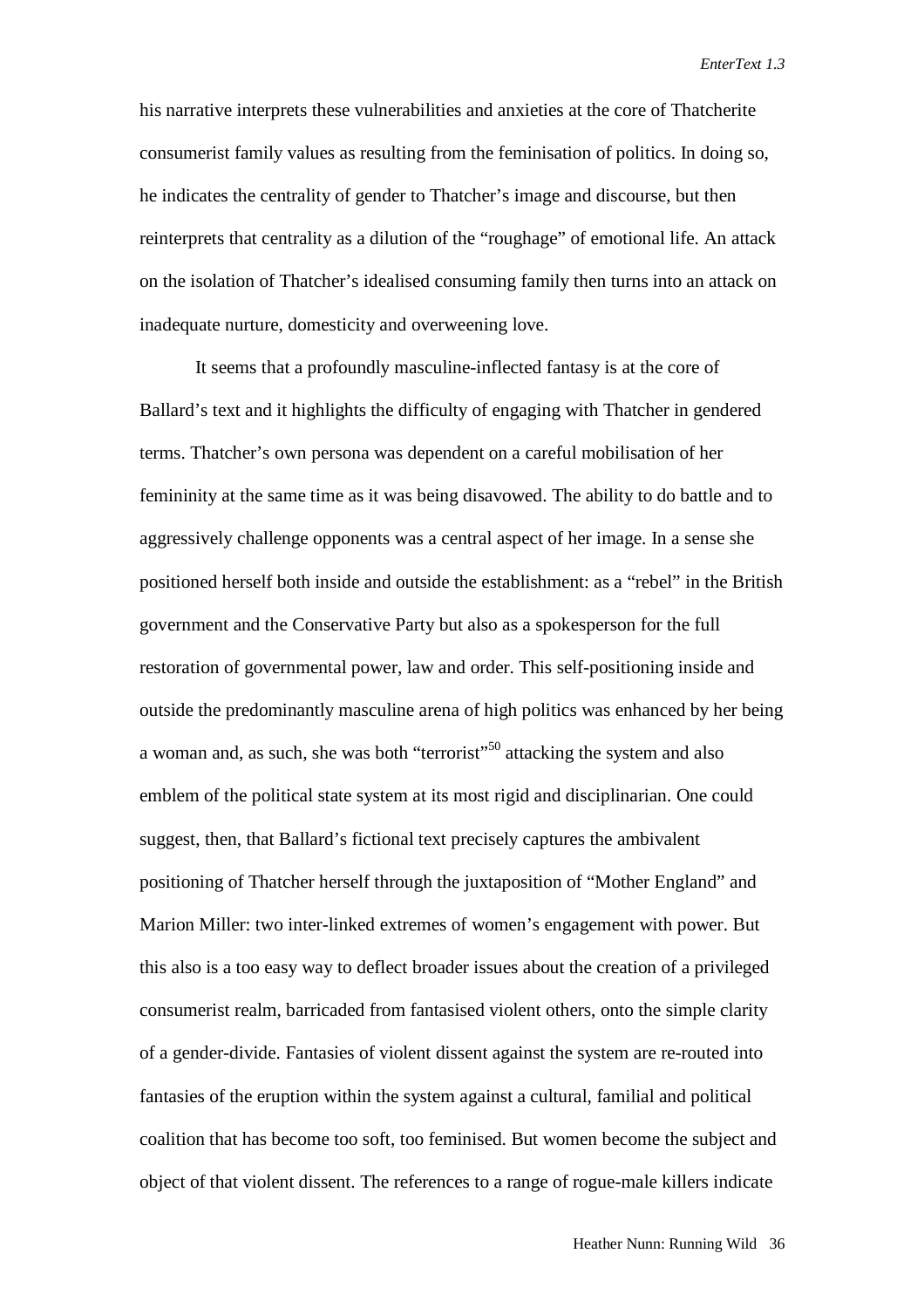the extent to which individual violent insurrection is the desired fantasy at the heart of *Running Wild,* at the same time as that potential for aggression is deflected onto the figure of a female Prime Minister and a traumatised girl.

#### **Conclusion**

Ballard's novella was written in the late 1980s when Margaret Thatcher appeared immovable and her hold upon the British political imaginary was seemingly at its most secure. The response both in oppositional political discourse and in the cultural fictions of artistic dissent was not only to challenge Thatcher directly but also to attempt to imagine political voices that moved Britain on to "new times."<sup>51</sup> Significantly Ballard's text, appearing in this volatile moment for oppositional politics, inadvertently perhaps, signals broader contemporary questions about the complex place of certain authoritative political women in relation to state power, and the integral role of compensatory gendered representation in articulating that relationship. He reveals the ways that protest against a populist authoritarian politics can be deflected onto a simpler, cruder attack upon the symbolically aberrant female leader. In Ballard's text, failed or fatally flawed family life and retributive political protest are intertwined and invigorated through the reassertion of an extreme gender divide in which the political woman—murderous girl or suffocating disciplinarian premier—becomes cause and motor of the social's undoing. Crucially here, masculinity as knowing outsider to the state, and as rogue killer, appears as the counterpoint to this aberrant femininity.

Ballard's text is not exceptional in this representation. The co-ordinates of violence, the family flawed or fractured by rogue crime, and the interweaving of that violence with Thatcher's leadership, appear with different but related emphasis in other cultural texts produced in the mid-to-late 1980s. Ian McEwan's novel *The Child*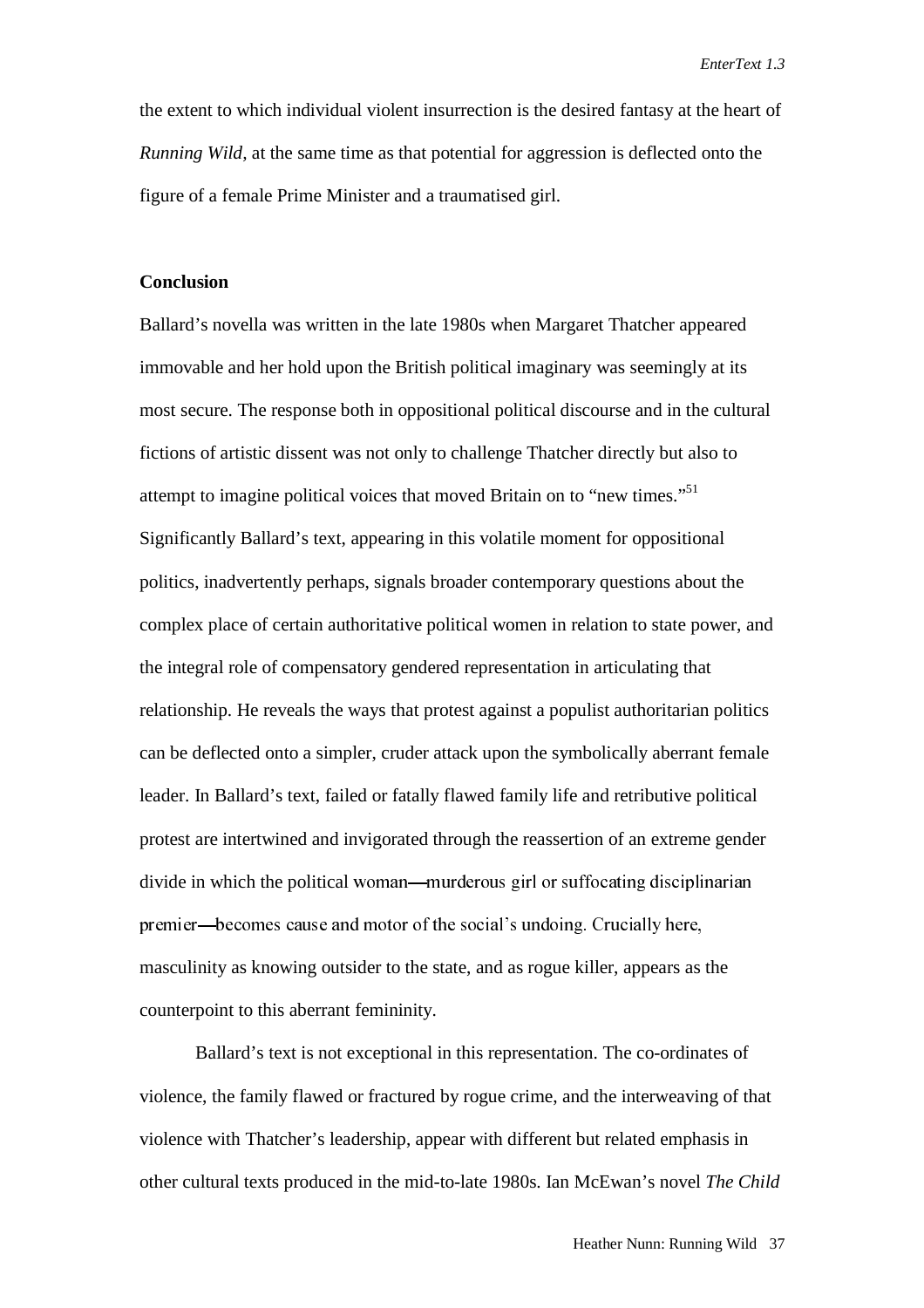*in Time* and Troy Kennedy Martin's televised drama *The Edge of Darkness* were texts that individually achieved critical acclaim.<sup>52</sup> The former won the Whitbread Prize for Fiction in 1987; the latter received six BAFTA awards for 1985.<sup>53</sup> Both texts feature the lone, gradually enlightened, male outsider who is crucial to the concluding implicit idealisation of a "purer" politics (that is, a politics without Thatcher). They also share the motif of the lost female child as catalyst of psychic and/or social violence, a violence that is integrally linked to the Thatcherite state.

In *The Child in Time*, Stephen Lewis, an author of children's books and a liberal educationalist father, is present when his three-year-old daughter Kate is abducted from a supermarket amidst its noise and distraction at the checkout. He, unlike Kate's mother who retreats from the world into private grief, searches in fantasy and reality for her. His tale of loss is central to the narrative and Thatcher appears in the novel as counterpoint to his paternal grief—she is the flawed and monstrous mother of the nation, "a repository of collective fantasy."<sup>54</sup> In contrast to the aims of the Childcare sub-committee on which Stephen sits, the Prime Minister promotes reactionary policies that praise harsh discipline and a strict gender divide in education, under the guise of governmental concern for the well-being of the child. She travels with a panoply of government officials and the nuclear hotline, insists on the signing of the Official Secrets Act before intimate conversations with Stephen, and has military intelligence spy upon a young male politician she admires, as he retreats from Conservative politics into a nervous breakdown and suicide. Stephen's grief for his lost daughter serves as proof of his real commitment to caring familial and political beliefs in contrast to the sterile ideology of Thatcherism. The birth of Stephen's second child at the novel's conclusion offers personal redemption, marred with broader knowledge of a "harsh" social and political world.<sup>55</sup>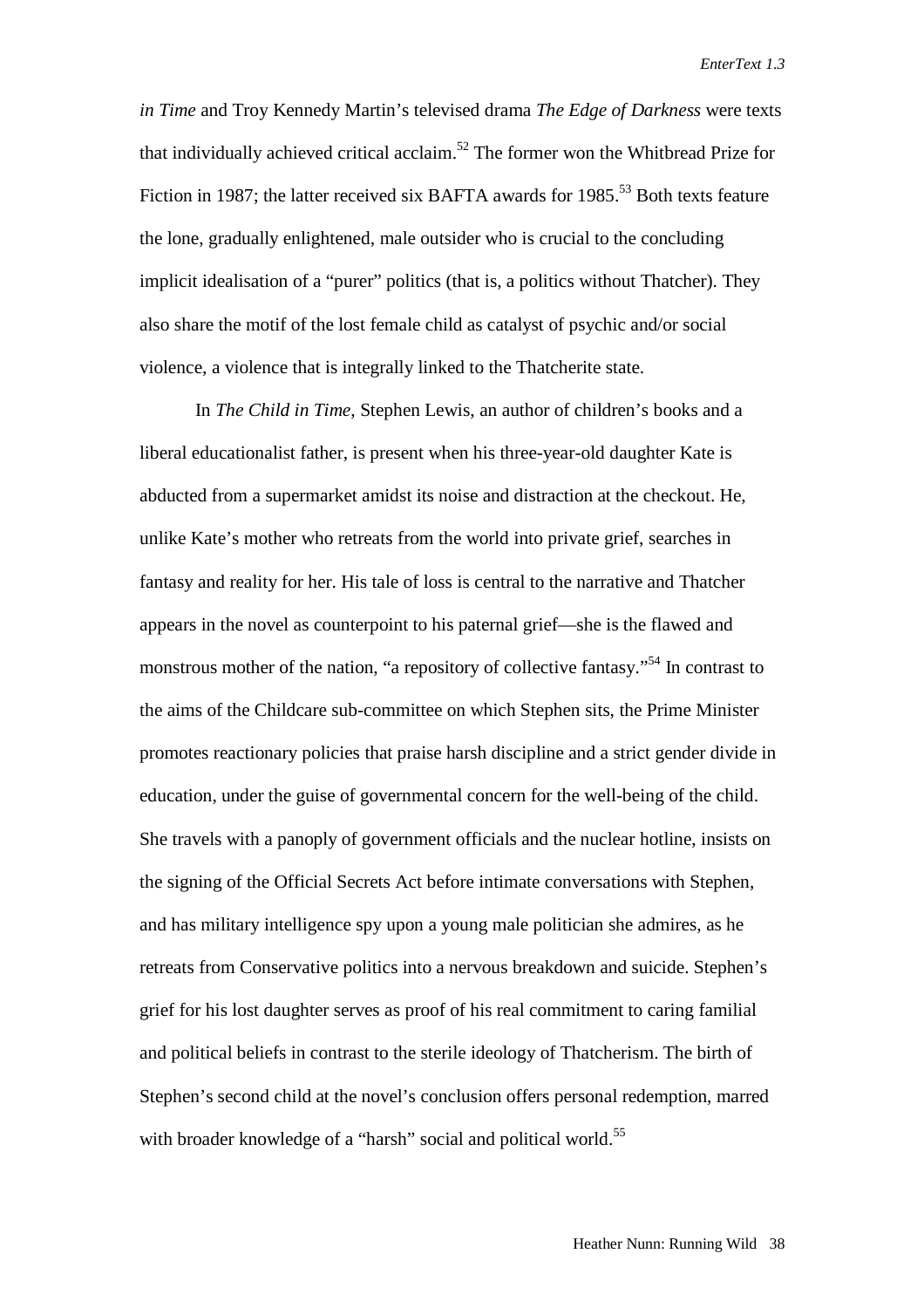In *The Edge of Darkness*, the central male protagonist, Ronald Craven, a detective in the West Yorkshire police force, also loses his political innocence through the loss of his daughter. Emma is murdered by a gunman as Craven returns with her from a political meeting she was chairing. His quest to find her killer reveals that she was a terrorist fighting the Thatcherite-Reaganite nuclear state. Her enemy is ultimately the powers of Whitehall and Washington that are contending for the possession of the undercover industrial plant that she had infiltrated to reveal its reprocessing of plutonium. Emma's ghost appears at intervals throughout the narrative to complain, coax, or motivate her father. His investigation, leading to his own death by radiation poisoning, personalises the state's production and industrial mobilisation of nuclear weaponry. He is pushed to death because he infiltrates the power structures that form Thatcherite Britain.<sup>56</sup>

These texts are incisive explorations of Thatcherism. They underline the ability of fictions to pinpoint undercurrents of violence that subtend the political state, and most particularly Thatcherism's populist forms of individual and national selfsufficiency and disciplined self-direction. As fictions they highlight an aggressive undercurrent to a form of ascendant right-wing politics. However, they also illustrate that indictments of Thatcherism from a broadly liberal-Left perspective have distinct problems, and these are foregrounded in the questionable treatment of femininity that appears as both victim and source of violence. Daughters in these texts are presented as in need of male protection or investigation to uncover the enigma that their violent deaths, disappearance and/or hidden terrorism represent. The resulting resurrection of alienated masculinity becomes emblematic of a return to "correct" political values and a proper gender order, in which the male hero holds the truth within his grasp. A woman in control of political office comes, perhaps partly correctly, to represent the authority of the state taken to excess, but this excess is simplified to a misogynistic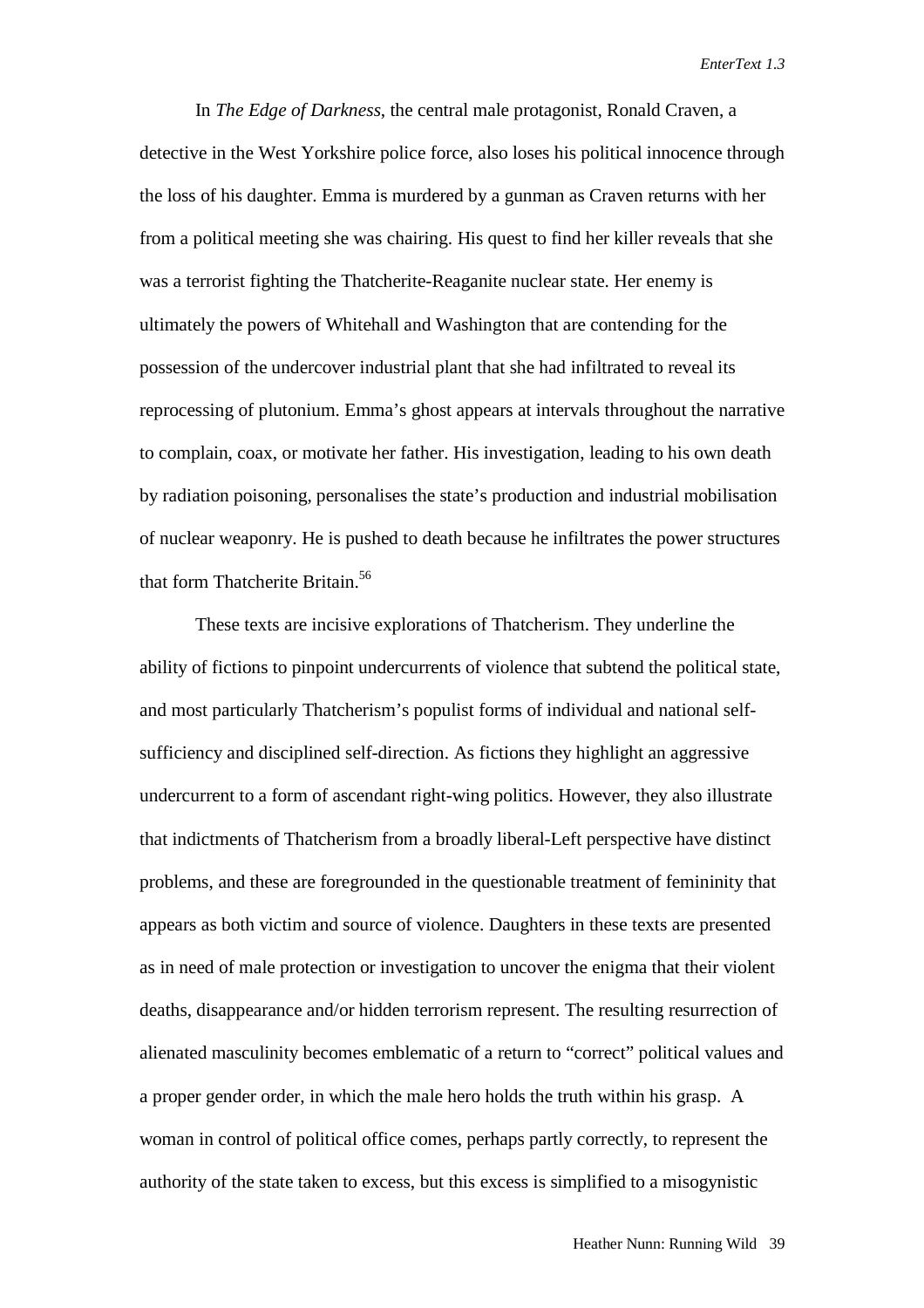representation of aberrant or unhinged maternity. The resulting idealisation of

masculinity and paternity arguably represents a retreat from the challenges of thinking

through the complex implications of Thatcher's deeply gendered populist political

appeal.

**Notes**

- <sup>3</sup> Stuart Hall, *The Hard Road to Renewal* (London: Verso, 1988), 50-51 and 271-283.
- Maureen McNeil, "After Thatcher: Reflections on Eleven years of Gender Politics" in *Magazine of Cultural Studies* 3 (1991), 12. <sup>5</sup> Ibid.

 $^{13}$  Ibid., 55.

<sup>&</sup>lt;sup>1</sup> J. G. Ballard, *Running Wild* (London: Arrow Books, 1988).<br><sup>2</sup> Wondy Webster, *Not A Man To Mateh Her* (London: Wom

<sup>&</sup>lt;sup>2</sup> Wendy Webster, *Not A Man To Match Her* (London: Women's Press, 1990), 1.

<sup>6</sup> Margaret Thatcher, " Let Our Children Grow Tall" in A. Cooke, ed., *The Revival of Britain: Speeches on Home and European Affairs, 1975-1981* (London: Aurum Press, 1975), 3, 16. <sup>7</sup> Ibid.

<sup>8</sup> Ibid., 12-13.

<sup>9</sup> Margaret Thatcher in S. J. Thomas, *Margaret Thatcher, Religion and Morality* (University of

Sheffield, M.Phil. thesis, unpublished, April 1992), 64ff.<br><sup>10</sup>Thatcher in M. McFadyean and M. Renn, *Thatcher's Reign: A Bad Case of the Blues* (London: Chatto and Windus, 1984), 15.

<sup>&</sup>lt;sup>11</sup>Thatcher in M. John, "Children's Rights in a Free-Market Culture" in S. Stephens ed., *Children and the Politics of Culture* (Princeton, NJ: Princeton University Press, 1995), 122.

<sup>&</sup>lt;sup>12</sup> Margaret Thatcher, "The Dimensions of Conservatism: The Iain Macleod Memorial Lecture" in Cooke ed., 54-5.

<sup>&</sup>lt;sup>14</sup> Here the influence of New Right economic thinking on Thatcher is evident. In particular we can discern the New Right emphasis on the free market propounded by Friedrich Hayek and Milton Friedman. Also the influence of the ideas of early liberal economists like Adam Smith can be traced in the emphasis on exchange to the mutual benefit of all concerned, the consumer as sovereign and the emphasis on the market as non-coercive exchange between free individuals.

<sup>&</sup>lt;sup>15</sup> Margaret Thatcher, "Conservative Women's Conference 1986" in Cooke ed., 212.

<sup>&</sup>lt;sup>16</sup> *Woman*, 4 June 1988, 30.<br><sup>17</sup> Roland Barthes in "Rhetoric of the Image" referred to the "euphoric values" of certain advertising images, in *Image, Music, Text* (London: Fontana, 1977), 35. I am drawing here on Patricia Holland's analysis of "the child" in advertising imagery in her analysis of contemporary childhood, *What is a Child? Popular Images of Childhood* (London: Virago, 1992), 18. 18 Thatcher, "Conservative Women's Conference," 220.

<sup>19</sup> Ibid., 219.

<sup>20</sup> Ibid., 221.

 $21$  McNeil, 12.

<sup>&</sup>lt;sup>22</sup> David Glover and Cora Kaplan, "Guns in the House of Culture? Crime Fiction and the Politics of the Popular" in L. Grossberg, C. Nelson and P. Treichler, eds., *Cultural Studies* (London: Routledge, 1992), 221.

 $23$  Ballard, 11.

<sup>24</sup> Ibid., 13.

<sup>&</sup>lt;sup>25</sup> Ibid., 12.

<sup>26</sup> Ibid., 7.

 $27$  Ibid., 63.

 $28$  Ibid., 18-19.

<sup>&</sup>lt;sup>29</sup> Glover and Kaplan, 220.